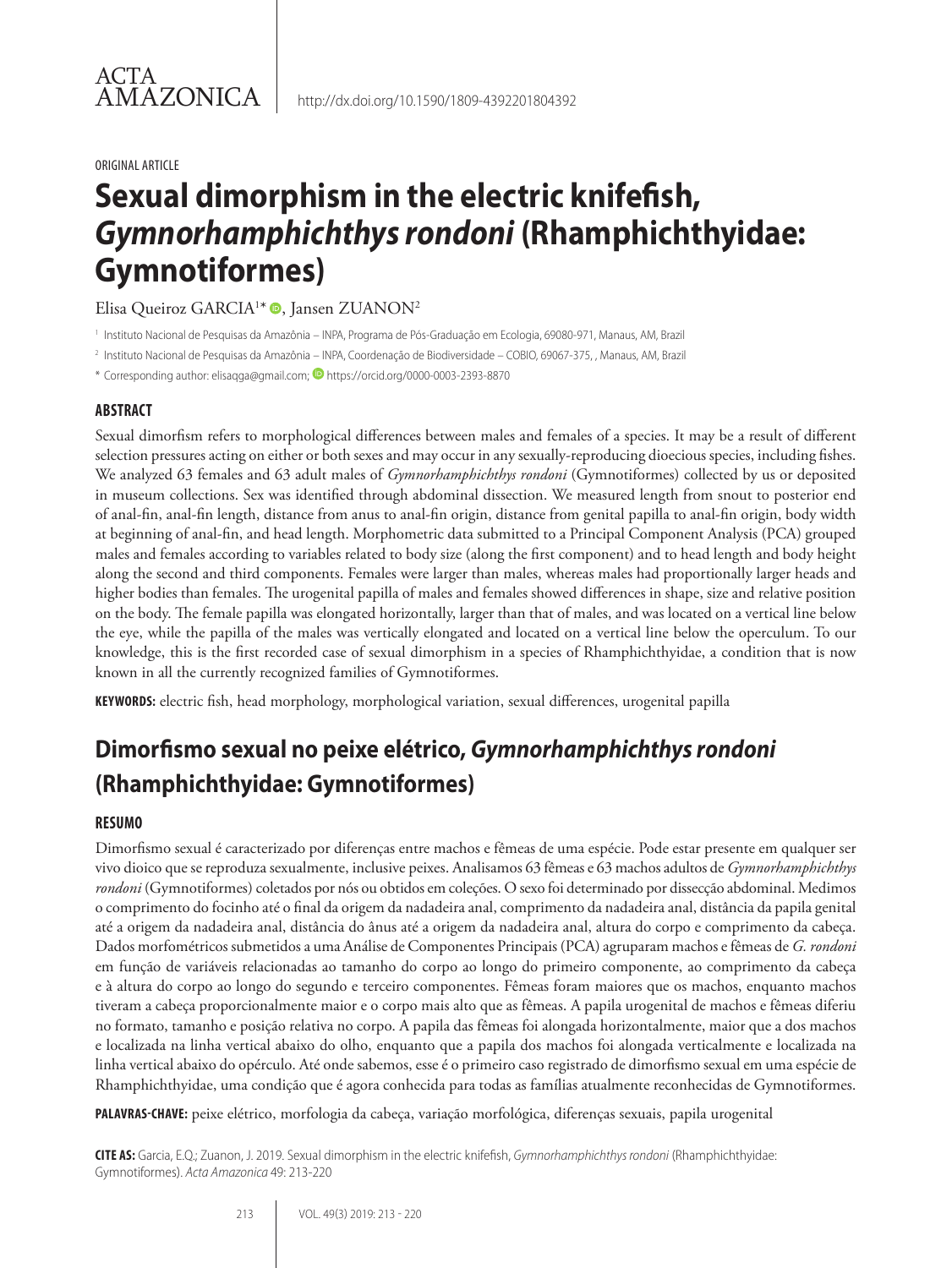

### **INTRODUCTION**

Sexual dimorphism refers to differences between males and females of a species in secondary sex-related features, like body size, color pattern, morphological details of specific body parts, and behavior. Sexual dimorphism may be present in any sexually-reproducing dioecious organism, including plants (e.g. Lloyd and Webb 1977; Barret 2002; Tsuji and Fukami 2018) and animals (e.g. Garcia *et al.* 2006; Loker and Brant 2006; Ceballos *et al.* 2013). Darwin (1871) described several examples of sexual dimorphism when proposing his theory of sexual selection, and Andersson (1994) postulated that sexual dimorphism would result from different sexual selection pressures acting on the two sexes.

For fish, secondary sexual dimorphism has been recorded in body size (e.g. Parker 1992; Erlandsson and Ribbink 1997; Neat *et al*. 1998; McMillan 1999; Morbey 2018), fin size and shape (e.g. Skjæraasen *et al*. 2006; Pires *et al*. 2016), color pattern (e.g. Robertson and Warner 1978; Karino and Someya 2007), and head morphology (e.g. Hastings 1991; Gramitto and Coen 1997; Cox Fernandes 1998; Cox Fernandes *et al*. 2002, 2009; de Santana and Vari 2010). In some species, jaws, mouth and snout are larger in males than in females (Goto 1984; Crabtree 1985). Dentition may also be sexually dimorphic, with differences between males and females in number, shape and arrangement of teeth (Gomes and Tomas 1991; Kajiura and Tricas 1996; Böhlke 1997; Rapp Py-Daniel and Cox Fernandes 2005; de Santana and Vari 2010). The shape of the urogenital papilla may also differ between males and females (Esmaeili *et al.* 2017).

Secondary sexual dimorphism may also be expressed in communication systems, such as in sound-producing mechanisms (Ali *et al.* 2016; Parmentier *et al*. 2018) or as differences in electrical signal repertoires of male and female electric fishes (Fugere and Krake 2009; Ho *et al.* 2010, 2013). Among Neotropical electric fishes of the order Gymnotiformes, the most common forms of sexual dimorphism occur in body size (Hilton and Cox Fernandes 2006; de Santana and Cox Fernandes 2012), snout shape (de Santana 2003; Albert and Crampton 2009; Evans *et al.* 2018), and caudal filament size and shape (Hopkins *et al*. 1990; Giora *et al.* 2008). Differences in mouth shape, position and shape of teeth (de Santana and Vari 2010; Cox Fernandes *et al*. 2010), and electric organ discharge (Nogueira 2006; de Santana and Crampton 2007; Smith and Combs 2008; Fugere and Krake 2009; Ho *et al.* 2010, 2013) have also been reported.

Rapp Py-Daniel and Cox Fernandes (2005) discuss the evolution of sexual dimorphism in Gymnotiformes by mapping sex-related features on phylogenetic hypotheses and presenting evidences that secondary sexual differences arose independently both among the gymnotiform families and inside Apteronotidae, where most cases of sexual dimorphism in electric knifefishes were reported (de Santana 2003; Hilton and Cox Fernandes 2006; Albert and Crampton 2009; Cox Fernandes *et al.* 2010; de Santana and Vari 2010; Ho *et al.* 2013). Sexual dimorphism in Hypopomidae (Hopkins *et al.* 1990; Hopkins 1999; Giora *et al.* 2008; Gavassa *et al.* 2013), Gymnotidae (Mendes-Júnior 2015) and in Sternopygidae (Zakon *et al.* 1991; Giora and Fialho 2009; Vari *et al.* 2012) has also been reported. However, for Rhamphichthyidae (*Ramphichthys + Gymnorhamphicthys + Iracema* + *Hypopygus* + *Steatogenys*; Carvalho 2013; Tagliacollo *et al.* 2015) we have found no recorded instances of sexual dimorphism in the literature.

Recently, we had the opportunity to study the reproductive biology and spatial distribution of individuals of *Gymnorhamphichthys rondoni* (Miranda Ribeiro, 1920), a strictly psammophilous electric knifefish widely distributed in the Amazon Basin and a common inhabitant of upland forest streams of the Brazilian Amazon (Zuanon *et al*. 2006; Carvalho 2013). During the study, we noted differences in the proportional size of the head, as well as in the conspicuouness of the urogenital papilla between male and female specimens, which suggested a possible case of sexual dimorphism. Therefore, our objective was to evaluate the occurrence of secondary sexual dimorphism in a population of *G. rondoni* in a Central Amazon forest stream by analyzing external morphometric parameters.

### **MATERIAL AND METHODS**

We collected 45 adult individuals (36 females and nine males) of *Gymnorhamphichthys rondoni* using an electric fish detector (Crampton *et al.* 2007) and hand nets in a *terra firme* forest stream at Fazenda Dimona of the Biological Dynamics of Forest Fragments Project (BDFFP - http://pdbff.inpa.gov.br/), located about 80 km north of Manaus, Amazonas state, Brazil. The studied forest stream is a tributary of the Cuieiras River in the Negro River basin, in the central Brazilian Amazon. The studied stream section (2º21'1.41"S, 60º5'44.31"W) has a width of 3 – 5 m, maximum depth of 1.5 m, a predominantly sandy substrate with coarse litter deposits, and the channel almost completely shaded by riparian forest canopy. The water was clear, acidic (pH  $-5.0$ ), with low electric conductivity ( $-10 \mu S^*cm^{-1}$ ), and temperature of 23-24 ºC. In addition to the collected fish, we also used preserved specimens from the Fish Collection of the Instituto Nacional de Pesquisas da Amazônia (INPA-ICT). All specimens had the abdominal cavity opened for identification of sex via gonadal examination. We retained for subsequent analyzes only the adult specimens (i.e. those with gonads classified as in late maturation, spawning or regenerating, according to definitions by Brown-Peterson *et al.* 2011). Combining the 45 specimens collected by us with 81 adult specimens from INPA's Fish Collection we had a final sample of 63 females and 63 males (Supplementary Material, Table S1).

To quantify morphological characteristics, we used digital calipers and measured (in mm) the length of snout to posterior end of anal-fin (LEA), length of anal-fin length (LAF), distance from anus to anal-fin origin (DAAF), distance from the genital papilla to anal-fin origin (DPAF), body height (BH), and head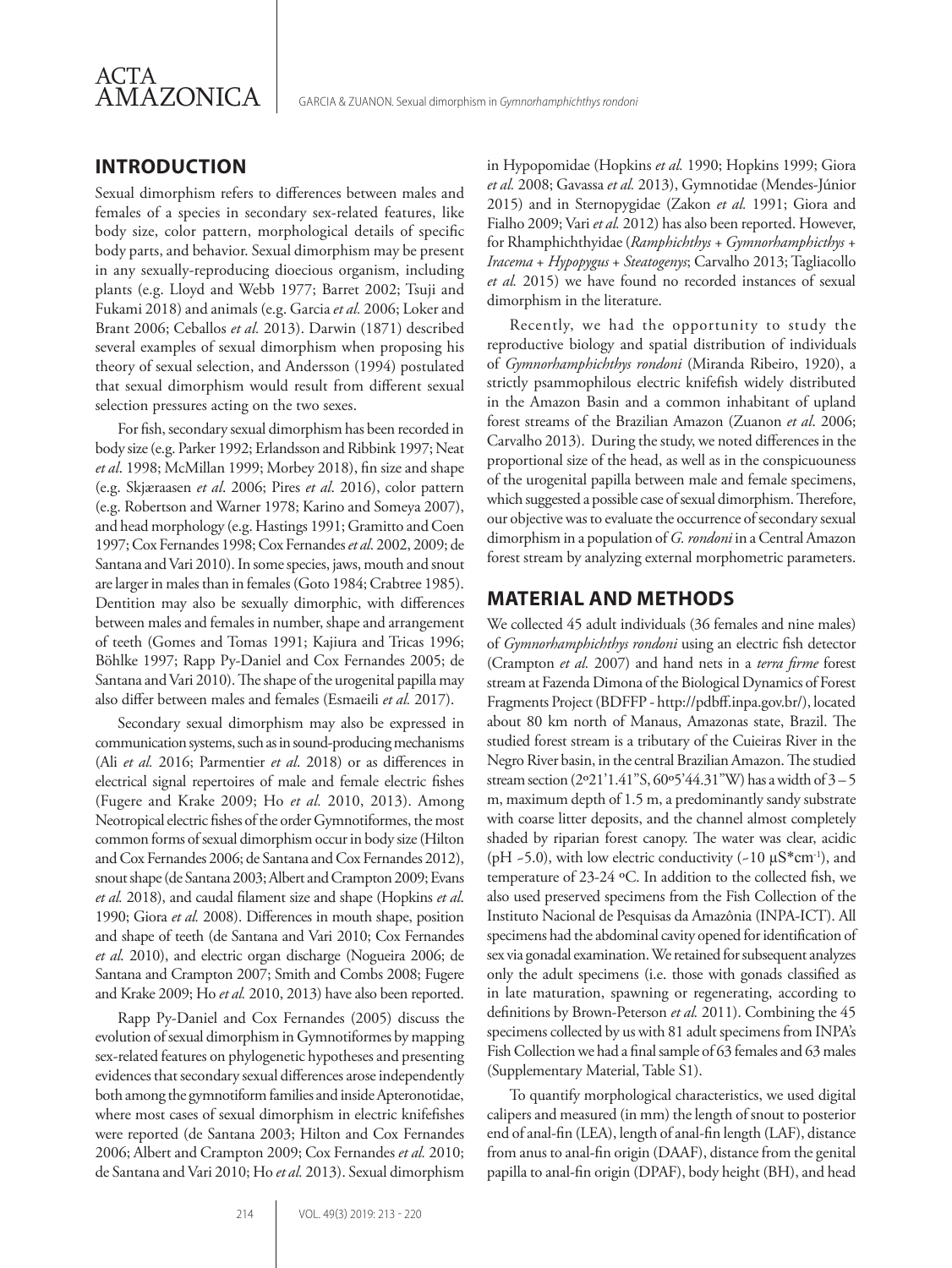

length (HL) (Figure 1). Morphometric differences between males and females were tested with a Kruskal-Wallis test, as the data distribution lacked normality. The morphometric variables were also analyzed using Principal Component Analysis (PCA) via R statistical software (R Core Team 2016). Since the first component usually is strongly influenced by the size of the specimens, we plotted the data considering the first principal component (PC1 x PC2) and the next two components (PC2 x PC3) to depict the ordination without the effect of body size.

To check for occurrence of sexual dimorphism in the urogenital papilla, we used an extended focus stereomicroscope to produce lateral and ventral images of the papillae of adult male and female *G. rondoni*. All the procedures in this study involving animals were in accordance with and duly approved by the Ethics Committee on Animal Use (CEUA/INPA, protocol #022/2016).

### **RESULTS**

The morphometric analysis showed that female *G. rondoni* had a longer anal-fin (LAF), a larger distance between the urogenital papilla and the anal-fin origin (DPAF) and a larger distance from the anus to the anal-fin origin (DAAF), whereas males presented a longer head (HL) (Figure 2, Table 1).

The first three morphometric-based PCA components explained 64.5%, 21% and 8.4% of observed variance, respectively (Figure 3). The first principal component (PC1) was strongly influenced by negative values of variables related to body size of the specimens, such as length from snout to posterior end of anal-fin (LEA) and LAF. The second component (PC2) was positively influenced by head length (HL) and negatively by DPAF and DAAF. The third component was negatively influenced by HL and positively by LAF (Table 2). PCA ordination separated males and females of *G. rondoni* mainly along the second principal component (Figures 3a and 3b). Females were larger than males, had a shorter head and body heigth, and a wider distance between the urogenital papilla and the anal fin origin, whereas males were smaller, had a longer head and a higher body height, and a smaller space between the urogenital papilla and the anal fin origin.

We found differences in the shape and position of the urogenital papilla between males and females (Figure 4). Female papillae were more horizontally elongated and approximately 10 times larger than those of males, and were located on a vertical line below the eye, while male papillae were located on a vertical line below the operculum. In females, papillae may expand remarkably during oocyte passage (Figures 4g and 4h).



**Figure 1.** Schematic drawing of *Gymnorhamphichthys rondoni* in lateral view showing the morphological measurements used in this study: DAAF = distance from anus to anal-fin origin; DPAF = distance from urogenital papilla to anal-fin origin; HL = head length; LAF = length of anal-fin; LEA = length from snout to posterior end of anal-fin.



Figure 2. Images of a female and male *Gymnorhamphichtys rondoni* collected in a forest stream tributary of the Cuieiras River in the Negro River basin, central Brazilian Amazon. LEA female = 123.74 mm; LEA male = 117.3 mm. Scale bars = 10 mm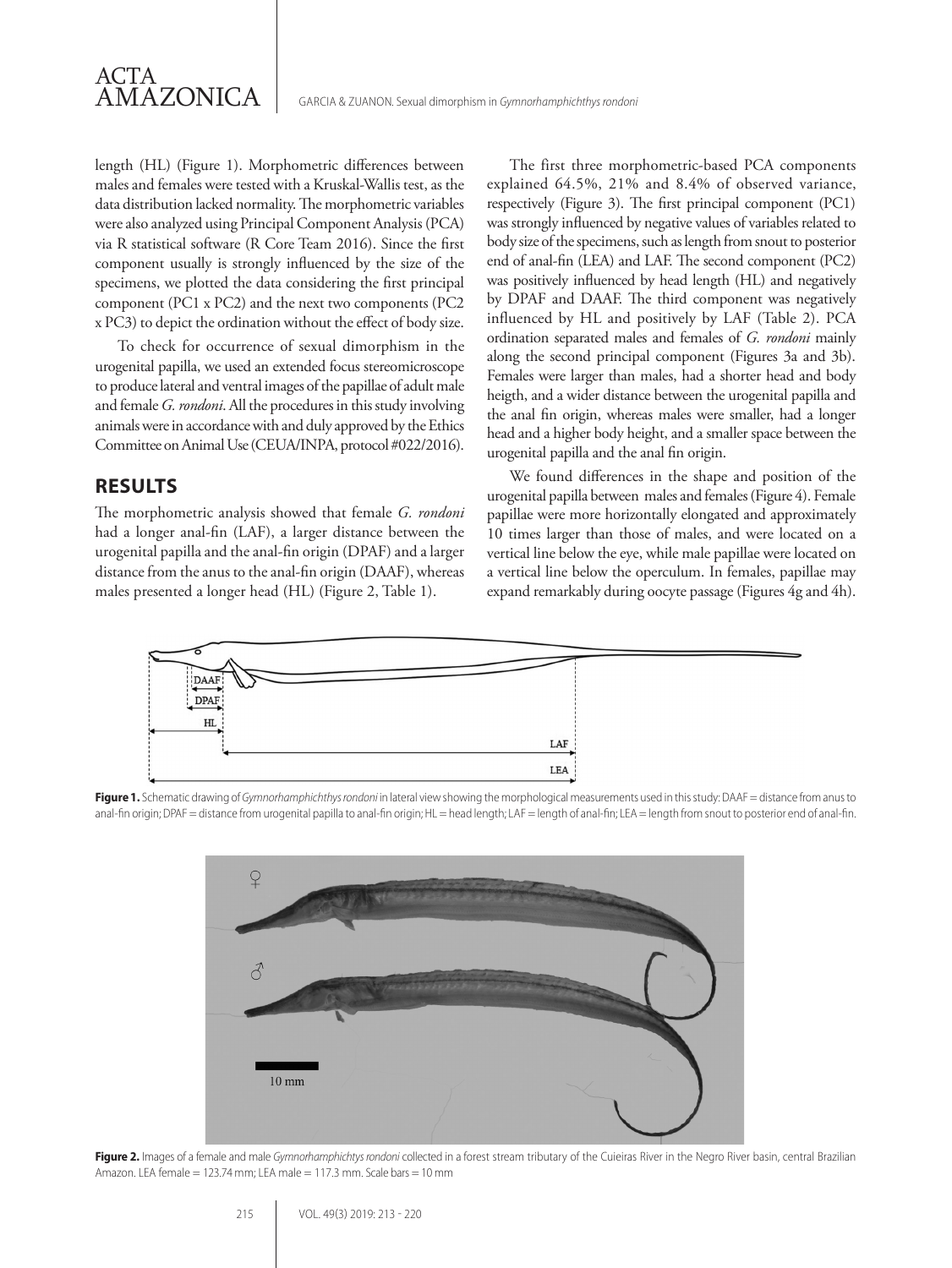**Table 1.** Summary of morphometric measurements (median (minimum – maximum)) in mm, and statistics of the Kruskal-Wallis rank sum test for females (n=63) and males (n=63) of *Gymnorhamphichthys rondoni*. For all tests, df = 1. Values followed by \* indicate significant differences between genders.

| <b>Measurements</b>                                                | Females                 | Males                  | Н       | p-value      |
|--------------------------------------------------------------------|-------------------------|------------------------|---------|--------------|
| Length from snout to posterior end of anal-fin (LEA)               | 129.99 (77.19 - 185.15) | $126.3(102.1 - 153.3)$ | 0.9006  | 0.3426       |
| Length of anal-fin (LAF)                                           | 103.54 (60.32 - 143.50) | 94.56 (65.38 - 120.87) | 54.736  | $0.01931*$   |
| Distance from the urogenital papilla to the anal-fin origin (DPAF) | $13.65(2.24 - 22.14)$   | $4.32(2.42 - 5.88)$    | 82.678  | $2.20F-16*$  |
| Distance from the anus to the anal-fin origin (DAAF)               | 11.070 (0.94 - 19.310)  | $4.82(2.67 - 6.64)$    | 67.635  | $2.20F-16*$  |
| Body height (BH)                                                   | $4.05(2.05 - 6.65)$     | $4.03(3.07 - 5.09)$    | 0.45012 | 0.5023       |
| Head length (HL)                                                   | 28.18 (12.13 - 40.53)   | 32.01 (26.17 - 38.79)  | 14.042  | $0.0001788*$ |



**Figure 3.** Principal Component Analysis of morphometric data of male and female specimens of *Gymnorhamphichthys rondoni* showing (a) the first and second components (PC1 x PC2), and (b) the second and third components (PC2 x PC3). Blue dots = males, red dots = females. HL = head length; BH = body height; LEA = length from snout to posterior end of anal-fin; LAF = length of anal-fin; DAAF = distance from anus to anal-fin origin; DPAF = distance from urogenital papilla to anal-fin origin. This figure is in color in the electronic version.

**Table 2.** Variable loadings on the first two principal components (PCs) for *Gymnorhamphichthys rondoni* (n= 126)

| Measurements                                                           | PC <sub>1</sub> | PC <sub>2</sub> | PC <sub>3</sub> |
|------------------------------------------------------------------------|-----------------|-----------------|-----------------|
| Length from snout to posterior end of anal-fin<br>(LEA)                | $-1.995$        | 0.4436          | 0.5030          |
| Length of anal-fin (LAF)                                               | $-1.944$        | 0.1023          | 0.8152          |
| Distance from the urogenital papilla to the anal-<br>fin origin (DPAF) | $-1.559$        | $-1.3665$       | $-0.4481$       |
| Distance from the anus to the anal-fin origin<br>(DAAF)                | $-1.790$        | $-1.0331$       | $-0.4671$       |
| Body height (BH)                                                       | $-1.718$        | 0.7164          | 0.0462          |
| Head length (HL)                                                       | $-1.147$        | 1.4522          | $-0.9878$       |
| Explained variance                                                     | 64.5            | 21.0            | 8.4             |
| Cumulative variance (%)                                                | 64.5            | 85.5            | 93.9            |

### **DISCUSSION**

The observed sexual dimorphism in *G. rondoni* was related to body size, anal fin length, head length and to urogenital papilla shape and relative position on the body. Males had a proportionally larger head than females, whereas females had a longer anal fin, a larger distance between the urogenital papilla and the anal-fin origin, and a larger distance from the anus to the anal-fin origin. In females the papilla was elongated horizontally, longer than that of males and located on the vertical line below the eye. In males the papila was vertically elongated, smaller than that of females and located on a vertical line below the opercular opening. As far as we searched the scientific litterature, this is the first recorded case of sexual dimorphism in a species of Rhamphichthyidae.

In Gymnotiformes, it is relatively common to find sexual dimorphism in head shape and snout size (de Santana 2003; Albert and Crampton 2009). Tooth shape, size and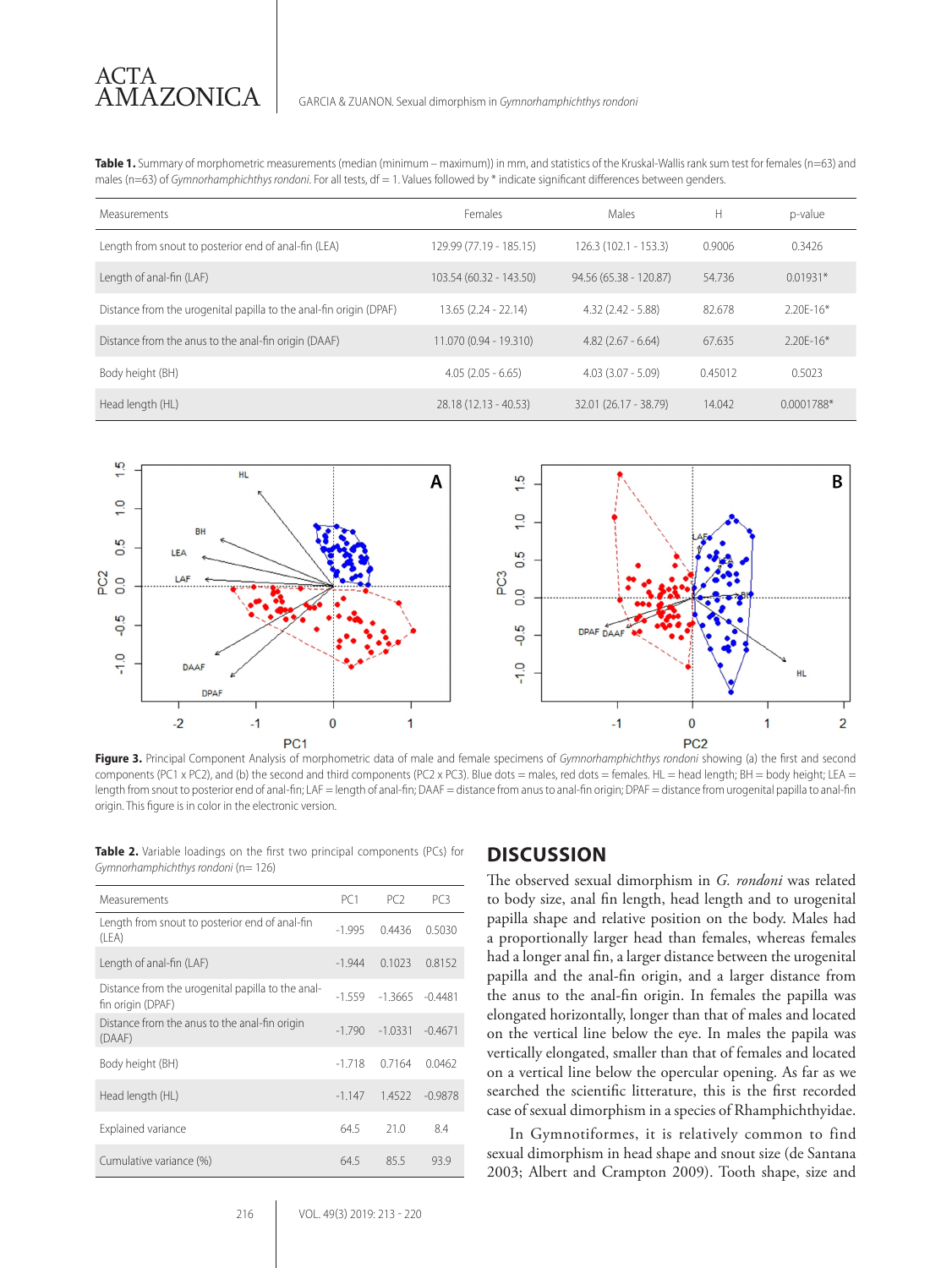### ACTA AMAZONICA



**Figure 4.** Urogenital papilla of female and male *Gymnorhamphichthys rondoni*. In all images, the anterior portion of the body is towards the left. (a) Side view of head of a female showing urogenital papilla (blue arrow). (b) Side view of head of a male showing urogenital papilla (blue arrow). (c) Ventral view of head of a female showing urogenital papilla (blue arrow) and anus (green arrow). (d) Ventral view of head of a male showing urogenital papilla (blue arrow) and anus (green arrow). (e) Side view of female urogenital papilla. (f) Side view of male urogenital papilla. (g) Side view of urogenital papilla of a female with an oocyte (red arrow) inside. (h) Ventral view of head of a female with oocyte at the end of urogenital papilla. Blue arrow = urogenital papilla, green arrow = anus, red arrow = oocyte position. LEA female = 145.83 mm; LEA male = 144.83 mm. This figure is in color in the electronic version.

position also differ between genders of several species of the apteronotid genus *Sternarchorhynchus* (de Santana and Vari 2010), and in "super-males" of *Sternarchogiton nattereri* (Cox Fernandes *et al.* 2010), in which males have hypertrophied and partially exteriorized teeth that seems to be related to malemale conflicts, or to their use when courting females (Cox Fernandes *et al.* 2010). However, the ecological or behavioral meaning of the larger head in male *G. rondoni* is not clear. Contrary to the obvious potential use of a hyperthophied mouth and teeth during aggressive encounters or agonistic displays by male apteronotid knifefishes, the small mouth and delicate tubular snout of male *G. rondoni* seems of little value during a male-male conflict. A possible alternative explanation for such a sexually dimorphic characteristic may be related to differences in foraging tactics or microhabitat use between genders, which remains to be verified.

Sexual dimorphism of the Gymnotiform urogenital papilla position was reported for 15 species of *Sternarchorhynchus*  (Santana and Vari 2010). However, unlike *G. rondoni,* in *Sternarchorhynchus* species the urogenital papilla of males is located in a more anterior position on the body compared to females (de Santana and Vari 2010). In addition to this form of dimorphism, Cox Fernandes *et al.* (2014) also found a difference in the size of the urogenital papillae in *Procerusternarchus pixuna* (Hypopomidae), with male papillae smaller than those of females, as recorded here for *G. rondoni*.

When describing *Gymnorhamphichthys rosamariae*, Schwassmann (1989) reported mature males and females with elongated urogenital papillae and located at the vertical line passing through the eye, and that papilla growth and position are related to gonad development. In this way, papillae larger and closer to the eye line would indicate reproductively mature individuals, regardless of sex. There are records in Gymnotiformes species of the anus and urogenital papilla changing position on the body during ontogeny, moving gradually from the posterior region of the abdominal cavity to the cephalic region (e.g. *Apteronotus caudimaculosus*: de Santana 2003; *Archolaemus blax*: Vari *et al.* 2012; *Distocyclus conirostris:* Dutra *et al.* 2014; *Eigenmannia besouro*: Peixoto and Wosiacki 2016; *E. meeki*: Dutra *et al.* 2017; and *E. sayona:* Peixoto and Waltz 2017). This change in the relative position of the anus and urogenital papila was not detected in other examined apteronotids (*Apteronotus eschmeyeri*: de Santana *et al.* 2004; *Sternarchogiton labiatus*: de Santana and Crampton 2007; *S. nattereri*: de Santana and Crampton 2007, and Crampton 2007; *Apteronotus anu*: de Santana and Vari 2013; *A. baniwa*: de Santana and Vari 2013). We did not find evidence of an ontogenetic change in the position of the urogenital papilla of *G. rondoni*, as our study was limited to the analysis of adult specimens, which prevented the detection of ontogenetic variations.

The presence of larger urogenital papillae in females than in males may be related to the size of the gametes to be released, so that this characteristic should be more apparent in those species whith proportionately larger oocytes, such as *G. rondoni* (Garcia and Zuanon, unpublished data). On the other hand, the elongated urogenital papilla of Gymnotiform females may be related to some tactic of oocyte deposition. *Gymnorhamphichthys rondoni* lives only in places where the substrate is composed largely of sand, in which individuals remain buried during the day, emerging only at night to forage and perform reproductive activities (Zuanon *et al.* 2006). It is therefore possible that the horizontally elongated papilla aid in selection of oviposition sites, which remains to be studied. At the moment, we lack a functional explanation for the difference in the position of the urogenital papilla and anus observed in male and female *G. rondoni*. An anatomical study involving a complete ontogenetic series from the larval phase to sexually mature adults, would likely help to better understand the process and the biological significance of the differences reported here.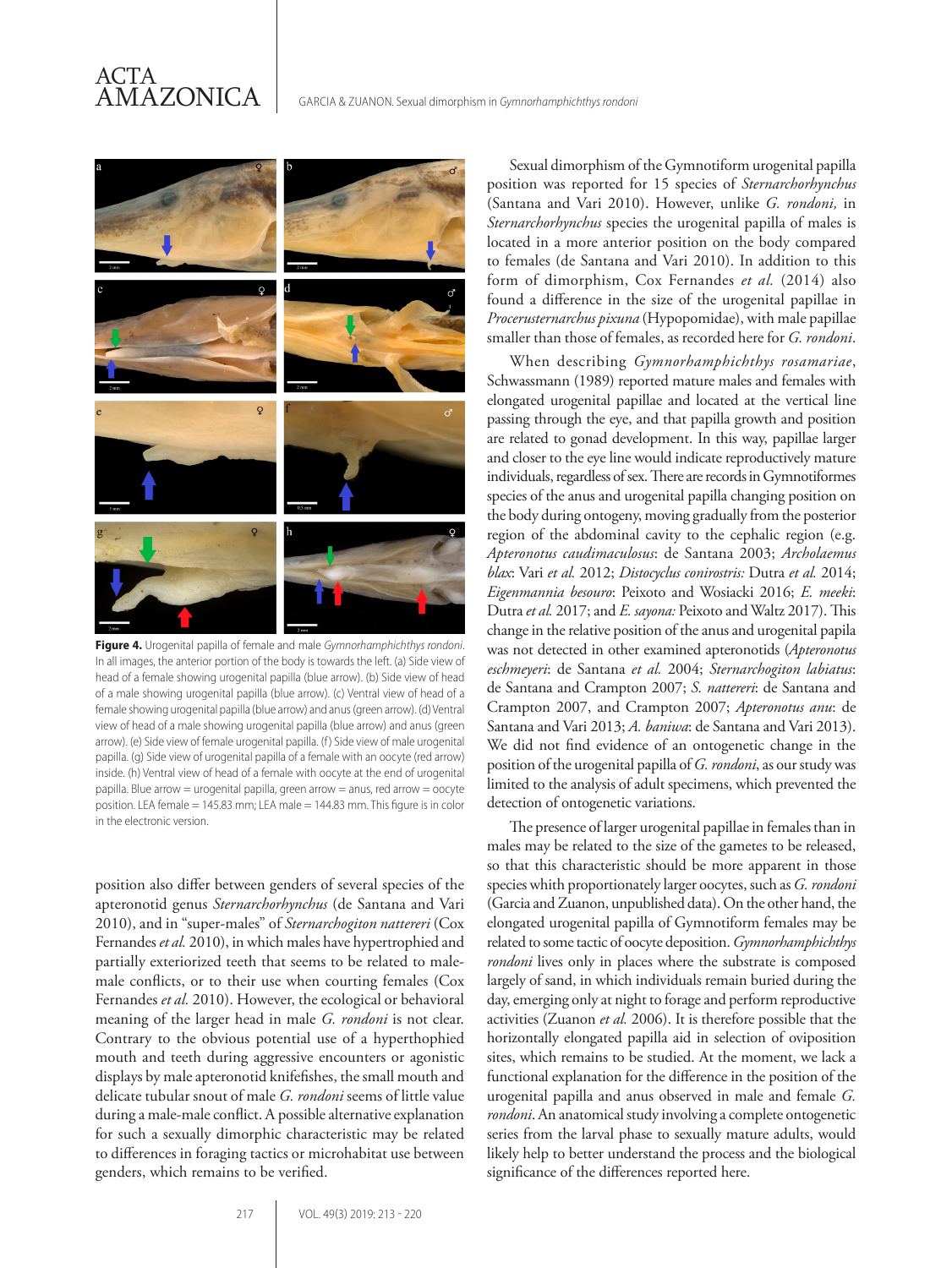In a review of the Rhamphichthyoidea, Carvalho (2013) did not mention the occurrence of sexual dimorphism in species of *Rhamphichthys, Gymnorhamphichthys* or in *Iracema caiana* (Rhamphichthyinae *sensu* Carvalho 2013). However, our study found sexual dimorphism in relation to head length and the shape, size and position of urogenital papila for *G. rondoni*. Accordingly, it is possible that this species might also show sexual dimorphism in other characteristics, such as electric organ discharge patterns or in behavioral aspects, which deserve to be investigated.

### **CONCLUSIONS**

ACTA

AMAZONICA

The description and quantification of secondary sexual differences in a rhamphichthyid species may help providing important new information for the understanding of the evolution of sexual dimorphism among Gymnotiformes. Moreover, the known occurrence of external morphological differences could allow sex identification of living individuals in ecological or behavioral studies, avoiding the unnecessary sacrifice of fish and reducing impacts in natural populations, which may be specially important in protected areas.

### **ACKNOWLEDGMENTS**

We thank L. Rapp Py-Daniel for providing access to the ichthyological collection of Instituto Nacional de Pesquisas da Amazônia (INPA), and M. Oliveira, curator of INPA's invertebrate colletion, for the loan of the extended focus stereomicroscope. We also thank J. Lopes, D. Bastos, E. Borghezan and C. Gualberto for assistance in the field and R. Reis for the drawing of *G. rondoni.* Supplementary logistics and financial support were provided by the Biological Dynamics of Forest Fragment Project's (BDFFP) Thomas Lovejoy Research Fellowship Program, and by Conselho Nacional de Desenvolvimento Científico e Tecnológico (CNPq) (process #477251/2012-9). EQG received a research grant from Coordenação de Aperfeiçoamento de Pessoal de Nível Superior (CAPES) and JZ received a productivity grant from CNPq (#313183/2014-7). Adrian Barnett kindly provided the English language revision of the manuscript. This is contribution #59 of the Igarapés Project Technical Series and #757 of the BDFFP Technical Series.

### **REFERENCES**

- Albert, J.A.; Crampton, W.G.R. 2009. A new species of electric knifefish, genus *Compsaraia* (Gymnotiformes: Apteronotidae) from the Amazon River, with extreme sexual dimorphism in snout and jaw length. *Systematics and Biodiversity,* 7: 81-92.
- Ali, H.A.; Mok, H.K.; Fine, M.L. 2016. Development and sexual dimorphism of the sonic system in deep sea neobythitine fishes: The upper continental slope. *Deep-Sea Research I,* 115: 293–308
- Andersson, M. 1994. *Sexual selection*. Princeton University Press, Princeton. 599p.
- Barrett, S.C.H. 2002. The evolution of plant sexual divert. *Nature Reviews Genetics* 3: 274-284.
- Böhlke, E.E. 1997. *Gymnothorax robinsi* (Anguilliformes, Muraenidae), a new dwarf moray with sexually dimorphic dentition from the Indo-Pacific. *Bulletin of Marine Science*, 60: 648-655.
- Brown-Peterson, N.J.; Wyanski, D.M.; Saborido-Rey, F.; Macewicz, B.J.; Lowerre-Barbieri, S.K. 2011 A standardized terminology of describing reproductive development in fishes. *Marine and Coastal Fisheries, Dynamics, Management and Ecosystem Science*, 3: 52-70.
- Carvalho, T.P. 2013. *Systematics and Evolution of the toothless knifefishes Rhamphichthyoidea Mago-Leccia (Actinopterygii: Gymnotiformes): Diversification in South American Freshwaters*. Doctoral thesis, University of Louisiana at Lafayette. 487p.
- Ceballos, C.P.; Adams, D.C.; Iverson, J.B.; Valenzuela N. 2013. Phylogenetic patterns of sexual size dimorphism in turtles and their implications for Rensch's Rule. *Evolutionary Biology* 40: 194-208.
- Cox Fernandes, C. 1998. Sex-related morphological variation in two species of Apteronotid fishes (Gymnotiformes) from the Amazon River Basin. *American Society of Ichthyologists and Herpetologists*, 3: 730-735.
- Cox Fernandes, C.; Lundberg, J.G.; Riginos, C. 2002. Largest of all electric-fish snouts: hypermorphic facial growth in male *Apteronotus hasemani* and the identity of *Apteronotus anas*  (Gymnotiformes: Apteronotidae). *Copeia*, 2002: 52-61.
- Cox Fernandes, C.; Lundberg, J.G.; Sullivan, J.P. 2009. *Oedemognathus exodon* and *Sternarchogiton nattereri* (Apteronotidae, Gymnotiformes): the case for sexual dimorphism and conspecificity. *Proceedings of the Academy of Natural Sciences of Philadelphia*, 158: 193-207.
- Cox Fernandes, C.; Smith, G.T.; Podos, J.; Nogueira, A.; Inoue, L.; Akama, A.; Ho, W.W.; Alves-Gomes, J. 2010. Hormonal and behavioral correlates of morphological variation in an Amazonian electric fish (*Sternarchogiton nattereri*: Apteronotidae). *Hormones and Behavior,* 58: 660-668.
- Cox Fernandes, C.; Nogueira, A.; Alves-Gomes, J.A. 2014. *Procerusternarchus pixuna*, a new genus and species of electric knifefish (Gymnotiformes: Hypopomidae, Microsternarchini) from the Negro River, South America. *Proceedings of the Academy of Natural Sciences of Philadelphia*, 163: 95-118.
- Crabtree, C.B. 1985. Sexual dimorphism of the upper jaw in *Gillichthys mirabilis*. *Bulletin Southern California Academy Science*, 84: 96-103.
- Crampton, W.G.R.; Wells, J.K.; Smyth, C.; Walz, S.A. 2007. Design and construction of an Electric Fish Finder. *Neotropical Ichthyology*, 5: 425-428.
- Crampton, W.G.R.; de Santana, C.D.; Waddell, JC.; Lovejoy, N.R. 2016. A taxonomic revision of the Neotropical electric fish genus *Brachyhypopomus* (Ostariophysi: Gymnotiformes: Hypopomidae), with descriptions of 15 new species. *Neotropical Ichthyology*,14: e150146.
- Darwin, C.R. 1871. *The descent of man, and selection in relation to sex.* John Murray, London. 864p.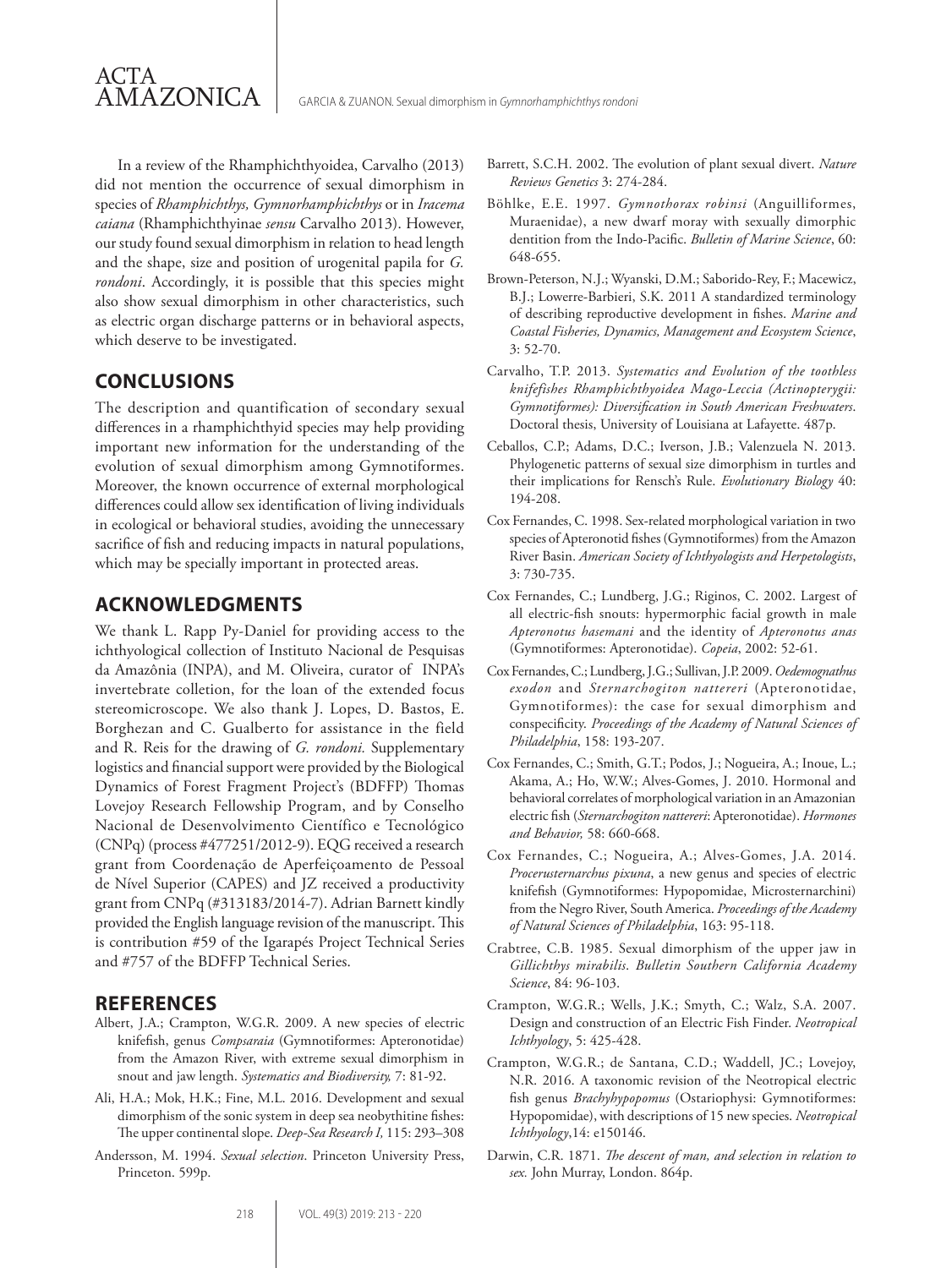de Santana, C.D. 2003 *Apteronotus caudimaculosus* n. sp. (Gymnotiformes: Apteronotidae), a sexually dimorphic black ghost knifefish from the Pantanal, Western Brazil, with a note on the monophyly of the *A. albifrons* species complex. *Zootaxa,* 252: 1-11.

ACTA

AMAZONICA

- de Santana C.D.; Cox Fernandes, C. 2012. A new species of sexually dimorphic electric knifefish from the Amazon Basin, Brazil (Gymnotiformes: Apteronotidae) *Copeia*, 2012: 283-292.
- de Santana, C.D.; Crampton, W.G.R. 2007. Revision of the deepchannel electric fish genus *Sternarchogiton* (Gymnotiformes: Apteronotidae). *Copeia*, 2007: 387-402.
- de Santana, C.D.; Maldonado-Ocampo, J.A. Severi, W.; Mendes, G.N. 2004. *Apteronotus eschmeyeri*, a new species of ghost knifefish from the Magdalena Basin, Colombia (Gymnotiformes: Apteronotidae) *Zootaxa*, 410: 1-11.
- de Santana C.D.; Vari, R.P. 2010. Electric fishes of the genus *Sternarchorhynchus* (Teleostei, Ostariophysi, Gymnotiformes); phylogenetic and revisionary studies. *Zoological Journal of the Linnean Society,* 159: 223–371.
- de Santana, C.D.; Vari R.P. 2013. Brown ghost electric fishes of the *Apteronotus leptorhynchus* species-group (Ostariophysi, Gymnotiformes); monophyly, major clades, and revision. *Zoological Journal of the Linnean Society*, 168: 564–596.
- Dutra, G.M.; de Santana, C.D.; Vari, R.P.; Wosiacki, W.B. 2014. The south american electric glass knifefish genus *Distocyclus* (Gymnotiformes: Sternopygidae): Redefinition and revision. *Copeia,* 2: 345-354.
- Dutra, G.M.; de Santana, C.D.; Vari, R.P.; Wosiacki, W.B. 2017. A new species of the glass electric knifefish genus *Eigenmannia* Jordan and Evermann (Teleostei: Gymnotiformes: Sternopygidae) from Río Tuíra Basin, Panama. *Copeia*, 2017: 85-91.
- Erlandsson, A.; Ribbink, A.J. 1997. Patterns of sexual size dimorphim in african cichlid fishes. *South African Journal of Science,* 93: 498-508.
- Esmaeili, H.R.; Sayyadzadeh, G.; Amini Chermahini, M. 2017. Sexual dimorphism in two catfish species, *Mystus pelusius* (Solander, 1794) and *Glyptothorax silviae* Coad, 1981 (Teleostei: Siluriformes). *Turkish Journal of Zoology*, 41: 144-149.
- Evans, K.M.; Bernt, MJ.; Kolmann, M.A.; Ford, K.L.; Albert, J.S. 2018. Why the long face? Static allometry in the sexually dimorphic phenotypes of Neotropical electric fishes. *Zoological Journal of the Linnean Society*, XX: 1-17.
- Fugere, V.; Krake, R. 2009. Electric signals and species recognition in the wave-type gymnotiform fish *Apteronotus leptorhynchus*. *The Journal of Experimental Biology,* 213: 225-236.
- Garcia, E.Q.; Cambra, R.; Melo, G.A.R. 2006. Sexual associations for two species of mutillid wasps (Hymenoptera, Mutillidae), with the description of a new species of Anomophotopsis. *Revista Brasileira de Entomologia,* 50: 379-384.
- Gavassa, S.; Roach, J.P.; Stoddard, P.K. 2013. Social regulation of electric signal plasticity in male *Brachyhypopomus gauderio*. *Journal of Comparative Physiology A*, 199: 375-384.
- Giora, J.; Fialho, C.B. 2009. Reproductive biology of weakly electric fish *Eigenmannia trilineata* López and Castello, 1966 (Teleostei,

Sternopygidae). *Brazilian Archives of Biology and Technology*, 52: 617-628.

- Giora J.; Malabarba, L.R.; Crampton, W. 2008. *Brachyhypopomus draco*, a new sexually dimorphic species of Neotropical electric fish from southern South America (Gymnotiformes: Hypopomidae) *Neotropical Ichthyology*, 6: 159-168.
- Gomes U.L.; Tomas, A.R.G. 1991. Secondary sexual dimorphsim in the shark *Scyliorhinus haeckelli* Ribeiro, 1907 (Elasmobranchii, Scyliorhinidae). *Anais da Academia Brasileira de Ciências,* 63: 192-200.
- Goto, A. 1984. Sexual dimorphism in a river sculpin *Cottus hangiongensis*. *Japanese Journal of Ichthyology*, 31: 161-166.
- Gramitto, M.E.; Coen, B. 1997. New records of *Bellottia apoda* (Bythitidae) in the Adriatic Sea with notes on morphology and biology. *Cybium*, 21: 163-172.
- Hagedorn M.; Carr, C. 1985. Single electrocytes produce a sexually dimorphic signal in South America electric fish, *Hypopomus occidentalis* (Gymnotiformes, Hypopomidae). *Journal of Comparative Physiology,* 156: 511-523.
- Hastings P.A. 1991. Ontogeny of sexual dimorphism in the angel blenny, *Coralliozetus angelica* (Blennioidei: Chaenopsidae). *Copeia*, 1991: 969-978.
- Hilton E.; Cox Fernandes, C. 2006. Sexual dimorphism in *Apteronotus bonapartii* (Gymnotiformes: Apteronotidae). *Copeia,* 2006: 826-833.
- Ho, W.W.; Cox Fernandes, C.; Alves-Gomes, J.A.; Smith, G.T. 2010. Sex diferences in the electrocommunication signals of the electric fish *Apteronotus bonapartii*. *Ethology*, 116: 1050-1064.
- Ho, W.W.; Rack, J.M.; Smith, G.T. 2013. Divergence in androgen sensitivity contributes to population differences in sexual dimorphism of electrocommunication behavior. *Hormones and Behavior,* 63: 49-53.
- Hopkins, C.D. 1999. Design features for electric communication. *The Journal of Experimental Biology,* 202: 1217-1228.
- Hopkins, C.D.; Confort, N.C.; Bastian, J.; Bass, A.H. 1990. Functional analysis of sexual dimorfism in an electric fish, *Hypopomus pinnicaudatus*, Order Gymnotiformes. *Brain, Behavior and Evolution,* 35: 350-367.
- Kajiura, S.M.; Tricas, T.C. 1996. Seasonal dynamics of dental sexual dimorphism in the Atlantic stingray *Dasyatis sabina*. *Journal of Experimental Biology*, 10: 2297-2306.
- Karino, K.; Someya, C. 2007. The influence of sex, line, and fight experience on aggressiveness of the Siamese fighting fish in intrasexual competition. *Behavioural Processes*, 75: 283-289.
- Lloyd, D.G.; Webb, C.J. 1977. Secundary sex characters in plants. *The Botanical Review* 43: 177-216.
- Loker, E.S.; Brant, S. 2006. Diversification, dioecy and dimorphism in schistosomes. *Trends in Parasitology,* 22: 521-528.
- McMillan, P.J. 1999. New grenadier fishes of the genus Coryphaenoides (Pisces; Macrouridae), one from of New Zealand and one widespread in the southern Indo West pacific and Atlantic Oceans. *New Zealand Journal of Marine and Freshwater Research*, 33: 481-489.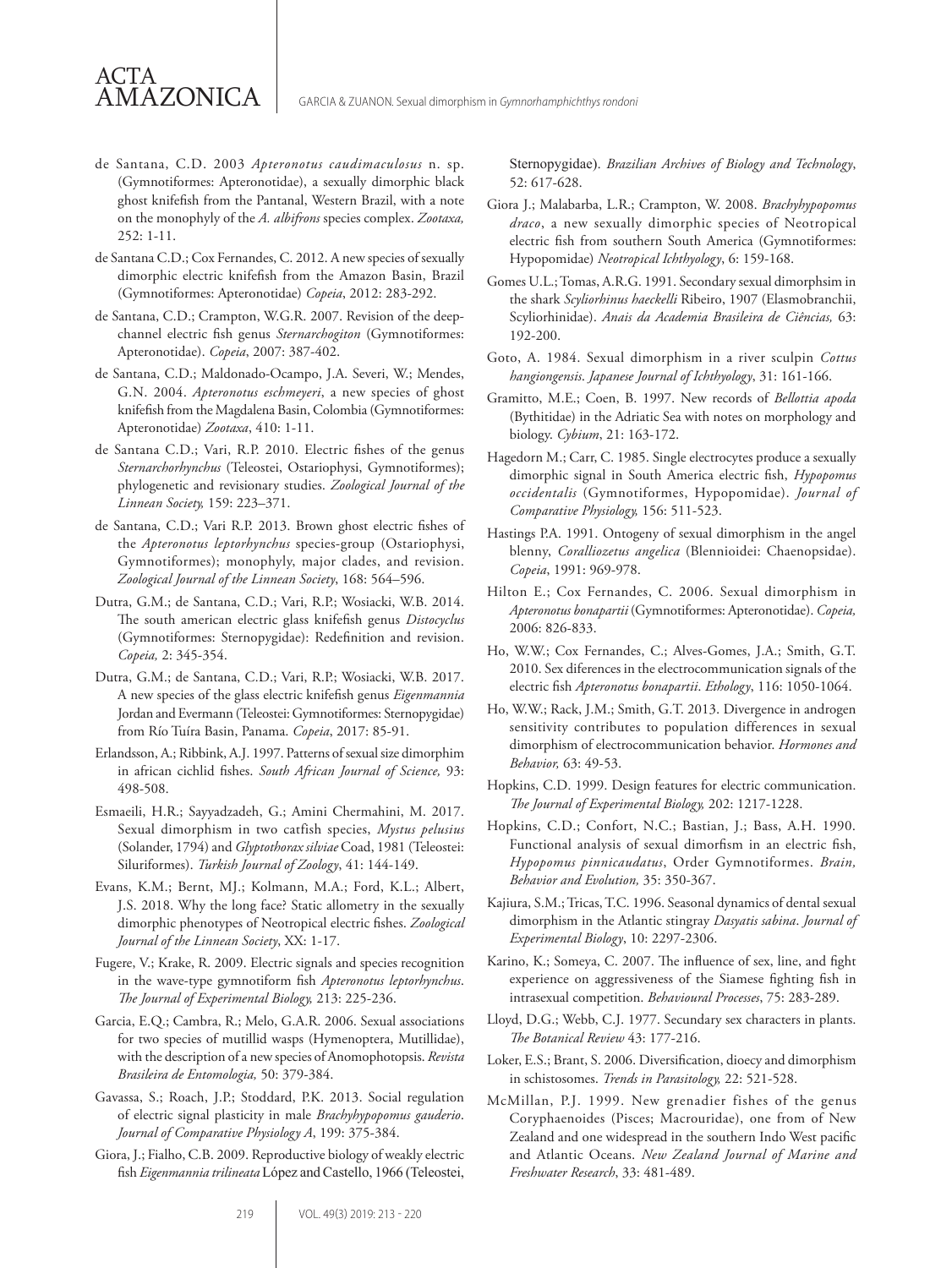Mendes-Júnior, R.N.G.; Sá-Oliveira, J.C.; Ferrari, S.F. 2015. Biology of the electric eel, *Electrophorus electricus*, Linnaeus, 1766 (Gymnotiformes: Gymnotidae) on the floodplain of the Curiau´ River, eastern Amazonia. *Reviews in Fish Biology and Fisheries* 26: 83-91.

ACTA

AMAZONICA

- Morbey, Y.E. 2018. Female-biased dimorphism in size and age at maturity is reduced at higher latitudes in lake whitefish *Coregonus clupeaformis*. *Journal of Fish Biology,* 93: 40-46.
- Neat, F.C.; Huntingford, F.A.; Beveridge, M.M. 1998. Fighting and assessment in male cichlid fish: the effects of asymmetries in gonadal state and body size. *Animal Behaviour,* 55: 883-891.
- Nogueira, A.P.R. 2006. *Diversidade do repertório eletrocomunicativo de Microsternachus cf. bilineatus Fernández-Yépez, 1968 (Pisces: Gymnotiformes) durante a maturação sexual em cativeiro*. Master's dissertation, Instituto Nacional de Pesquisas da Amazônia, Brazi. 82p. (https://bdtd.inpa.gov.br/bitstream/tede/2285/5/ Dissertac%CC%A7a%CC%83o%20-%20Dalton%20 Nunes%20versa%CC%83o%20final.pdf)
- Parker, G.A. 1992. The evolution of sexual size dimorphism in fish. *Journal of Fish Biology*, 41: 1–20.
- Parmentier, E.; Boistel, R.; Bahri, M.A.; Plenevaux, A.; Schwarzhans, A. 2018. Sexual dimorphism in the sonic system and otolith morphology of *Neobythites gilli* (Ophidiiformes). *Journal of Zoology*, 305: 274–280.
- Peixoto, L.A.W.; Waltz, B.T. 2017. A new species of the *Eigenmannia trilineata* (Gymnotiformes: Sternopygidae) species group from the río Orinoco basin, Venezuela. *Neotropical Ichthyology*, 15: e150199.
- Peixoto, L.A.W.; Wosiacki, W.B. 2016. *Eigenmannia besouro*, a new species of the *Eigenmannia trilineata* species-group (Gymnotiformes: Sternopygidae) from the rio São Francisco basin, northeastern Brazil. *Zootaxa,* 4126: 262–270.
- Pires, T.H.S.; Farago, T.B.; Campos, D.F.; Cardoso, G.M.; Zuanon, J. 2016. Traits of a lineage with extraordinary geographical range: ecology, behavior and life-history of the sailfin tetra *Crenuchus spilurus*. *Environmental Biology of Fishes*, 99: 925-937.
- Rapp Py-Daniel, L.; Cox Fernandes, C. 2005. Dimorfismo sexual em Siluriformes e Gymnotiformes. *Acta Amazonica*, 35: 97-110.
- Robertson, D.R.; Warner, R.R. 1978. Sexual patterns in the labroid fishes of the western Caribbean, II: The Parrotfishes (Scaridae). *Smithsonian Contribuitions to Zoology,* Nr. 255. 36p.
- RStudio Team. 2016. *RStudio*: Integrated Development for R. RStudio, Inc., Boston. (http://www.rstudio.com/).
- Schwassmann, H.O. 1989. *Gymnorhamphichthys rosamariae*, a new species of knifefish (Ramphichthyidae, Gymnotiformes) from the upper Rio Negro, Brazil. *Studies on Neotropical Fauna and Environment*, 24: 157-167.
- Skjæraasen, J.E.; Rowe, S.; Hutchings, J.A. 2006. Sexual dimorphism in pelvic fin length of Atlantic cod. *Canadian Journal of Zoology*, 84: 865-870.
- Smith, G.T.; Combs, N. 2008. Serotonergic activation of 5HT1A and 5HT2 receptors modulates sexually dimorphic communication signals in the weakly electric fish *Apteronotus leptorhynchus*. *Hormones and Behavior*, 54: 69-82.
- Stoddard, P. 1999. Predation enhances complexity in the evolution of electric fish signals. *Nature*, 400: 254-256.
- Tagliacollo, V.A.; Bernt, M,J.; Craig, J.M.; Oliveira, C.; Albert, J.S. 2015. Model-based total evidence phylogeny of Neotropical eletric knifefishes (Teleostei, Gymnotiformes). *Molecular Phylogenetics and Evolution*, 95: 20-33.
- Tsuji, K.; Fukami, T. 2018. Community-wide consequences of sexual dimorphism: néctar microbes in dioecious plants. *Ecology* 99: 2476-2484.
- Vari, R.P.; de Santana, C.D.; Wosiacki, W.B. 2012. South American electric knifefishes of the genus *Archolaemus* (Ostariophysi, Gymnotiformes): undetected diversity in a clade of rheophiles. *Zoological Journal of the Linnean Society*, 165: 670–699.
- Zakon, H.H.; Thomas, P.; Yan, H.Y. 1991. Electric organ discharge frequency and plasma sex steroid levels during gonadal recrudescence in a natural populaion of the weakly electric fish *Sternopygus macrurus*. *Journal of Comparative Physiology A*, 169: 493-499.
- Zuanon, J.A.S.; Bockmann, F.A.; Sazima, I. 2006. A remarkable sanddwelling fish assemblage from central Amazonia, with comments on the evolution of psammophily in South American freshwater fishes. *Neotropical Ichthyology*, 4: 107-118.

**RECEIVED:** 13/11/2018 **ACCEPTED:** 26/03/2019 **ASSOCIATE EDITOR:** Helder M. Espírito-Santo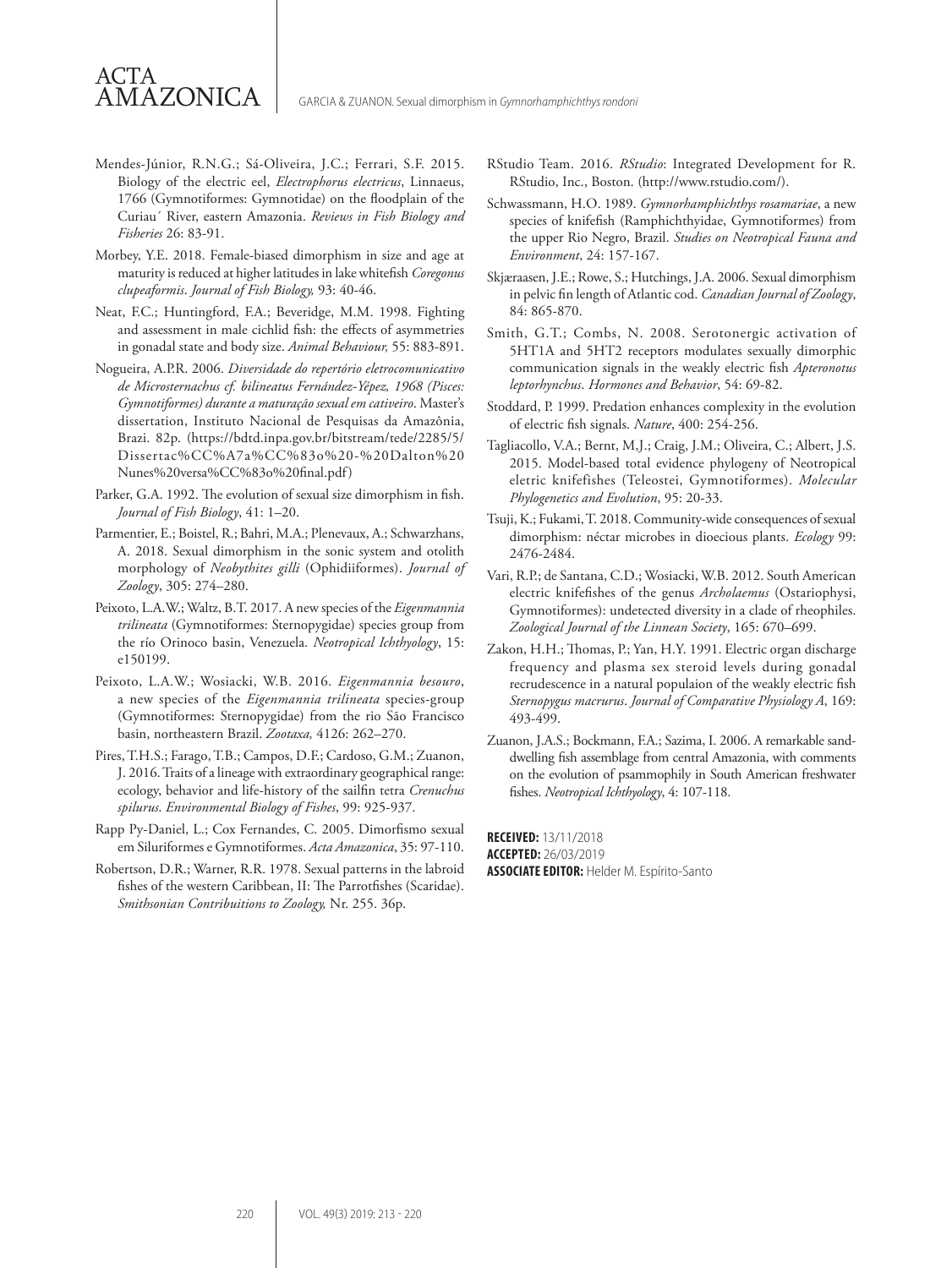### **SUPPLEMENTARY MATERIAL** (only available in the electronic version)

GARCIA & ZUANON. Sexual dimorphism in the electric knifefish, *Gymnorhamphichthys rondoni* (Rhamphichthyidae: Gymnotiformes)

**Table S1.** Measurements (mm) used in the study of sexual dimorphism of females (F) and males (M) of *Gymnorhamphichthys rondoni*. LEA – length from snout to posterior end of anal fin, LAF – length of anal fin, DPAF – distance from urogenital papilla to anal fin, DAAF – distance from anus to anal fin, BH – body height, HL – length of head. DIMONA = study area at the BDFF Project; INPA-ICT = specimens from INPA's ichthyological collection. \* = Uncatalogued specimen.

| Code             | LEA    | LAF    | DPAF  | DAAF  | BH           | HL    | Sex | Source          | Catalog Number         | Drainage    |
|------------------|--------|--------|-------|-------|--------------|-------|-----|-----------------|------------------------|-------------|
| F1               | 149.94 | 115.8  | 17.67 | 15.61 | 5.8          | 33.37 | F   | <b>DIMONA</b>   |                        | Negro River |
| F <sub>2</sub>   | 155.06 | 124.27 | 15.52 | 14.92 | 4.92         | 32.44 | F   | <b>DIMONA</b>   | $\ast$                 | Negro River |
| F <sub>3</sub>   | 152.18 | 118.87 | 17.39 | 15.52 | 4.32         | 34.48 | F   | <b>DIMONA</b>   | $\ast$                 | Negro River |
| F4               | 140.84 | 112.48 | 13.61 | 9.92  | 4.05         | 28.61 | F   | <b>DIMONA</b>   | $\ast$                 | Negro River |
| F <sub>5</sub>   | 128.77 | 102.64 | 13.04 | 9.26  | 3.86         | 26.53 | F   | <b>DIMONA</b>   | $\ast$                 | Negro River |
| F <sub>6</sub>   | 117.98 | 94.4   | 11.11 | 9.79  | 3.94         | 12.26 | F   | <b>DIMONA</b>   | $\ast$                 | Negro River |
| F7               | 159.11 | 124.93 | 19.65 | 17.72 | 4.95         | 36.5  | F   | <b>DIMONA</b>   | $\divideontimes$       | Negro River |
| F8               | 151.48 | 121.22 | 17.65 | 14.92 | 5.05         | 32.19 | F   | <b>DIMONA</b>   | $\ast$                 | Negro River |
| F9               | 148.26 | 116.12 | 16.38 | 14.73 | 4.47         | 32.76 | F   | <b>DIMONA</b>   | $\ast$                 | Negro River |
| F10              | 145.52 | 118.54 | 12.8  | 11.07 | 4.48         | 28.06 | F   | <b>DIMONA</b>   | $\ast$                 | Negro River |
| F11              | 167.47 | 131.73 | 20.68 | 18.08 | 6.06         | 34.53 | F   | <b>DIMONA</b>   | $\ast$                 | Negro River |
| F12              | 171.96 | 134.28 | 21.61 | 19.31 | 4.85         | 37.02 | F   | <b>DIMONA</b>   | $\ast$                 | Negro River |
| F13              | 171.88 | 135.5  | 20.13 | 17.22 | 4.91         | 37.2  | F   | <b>DIMONA</b>   | $\ast$                 | Negro River |
| F14              | 159.1  | 124.65 | 19.26 | 16.69 | 5.56         | 34.05 | F   | <b>DIMONA</b>   | $\ast$                 | Negro River |
| F15              | 161.94 | 125.71 | 19.62 | 17.37 | 5.73         | 35.59 | F   | <b>DIMONA</b>   | $\ast$                 | Negro River |
| F16              | 157.52 | 125.81 | 17.78 | 14.81 | 5.12         | 31.13 | F   | <b>DIMONA</b>   | $\star$                | Negro River |
| F17              | 160.86 | 125.74 | 19.4  | 16.43 | 6.65         | 35.96 | F   | <b>DIMONA</b>   | $\ast$                 | Negro River |
| F18              | 159.12 | 127.17 | 19.33 | 17.05 | 4.84         | 33.47 | F   | <b>DIMONA</b>   | $\star$                | Negro River |
| F19              | 131.72 | 103.54 | 14.9  | 12.43 | 4.29         | 26.19 | F   | <b>DIMONA</b>   | $\ast$                 | Negro River |
| F20              | 119.28 | 93.47  | 10.33 | 9.78  | 4.12         | 25.07 | F   | <b>DIMONA</b>   | $\ast$                 | Negro River |
| F21              | 77.19  | 60.32  | 3.29  | 2.55  | 2.44         | 17.11 | F   | <b>DIMONA</b>   | $\ast$                 | Negro River |
| F22              | 185.15 | 143.5  | 22.14 | 18.9  | 5.63         | 40.53 | F   | <b>DIMONA</b>   | $\ast$                 | Negro River |
| F <sub>2</sub> 3 | 158.9  | 121.08 | 17.68 | 15.23 | 5.01         | 36.89 | F   | <b>DIMONA</b>   | $\ast$                 | Negro River |
| F24              | 154.37 | 123.02 | 17.18 | 14.95 | 5.14         | 31.42 | F   | <b>DIMONA</b>   | $\star$                | Negro River |
| F <sub>25</sub>  | 162.68 | 128.36 | 16.06 | 13.62 | 4.62         | 33.33 | F   | <b>DIMONA</b>   | $\ast$                 | Negro River |
| F26              | 164.05 | 132.24 | 16.24 | 13.84 | 5.18         | 32.86 | F   | <b>DIMONA</b>   | $\ast$                 | Negro River |
| F27              | 164.85 | 130.47 | 16.01 | 13.51 | 4.61         | 34.5  | F   | <b>DIMONA</b>   | $\ast$                 | Negro River |
| F28              | 167.98 | 134.25 | 16.3  | 12.73 | 5            | 33.73 | F   | <b>DIMONA</b>   | $\ast$                 | Negro River |
| F29              | 140.56 | 112.06 | 14.98 | 13.82 | 4.45         | 28.69 | F   | <b>DIMONA</b>   | $\ast$                 | Negro River |
| F30              | 137.41 | 107.57 | 13.88 | 12.24 | 4.32         | 30.41 | F   | <b>DIMONA</b>   | $\star$                | Negro River |
| F31              | 152.8  | 119.8  | 17.8  | 15.89 | 4.84         | 33.1  | F   | <b>DIMONA</b>   | $\ast$                 | Negro River |
| F32              | 95.14  | 75.54  | 2.24  | 0.94  | 2.67         | 20.11 | F   | <b>DIMONA</b>   | $\ast$                 | Negro River |
| F33              | 152.23 | 123.83 | 16.8  | 16.01 | 4.25         | 32.01 | F   | <b>DIMONA</b>   | $\ast$                 | Negro River |
| F34              | 151.27 | 120.43 | 11.79 | 11.33 | 4.53         | 31.09 | F   | <b>DIMONA</b>   | $\star$                | Negro River |
| F35              | 133.93 | 107.32 | 11.69 | 10.82 | 4.09         | 29.07 | F   | <b>DIMONA</b>   | $\ast$                 | Negro River |
| F36              | 141.96 | 111.79 | 16.52 | 15.5  | 4.6          | 31.86 | F   | <b>DIMONA</b>   | $\star$                | Negro River |
| F37              | 123.74 | 111.61 | 9.42  | 6.16  | 2.68         | 12.13 | F   | INPA-ICT        | <b>INPA-ICT 014995</b> | Negro River |
| F38              | 126.35 | 92.65  | 13.54 | 6.15  | 2.59         | 33.7  | F   | INPA-ICT        | <b>INPA-ICT 015876</b> | Negro River |
| F39              | 104.07 | 77.29  | 9.89  | 6.28  | 2.24         | 26.78 | F   | INPA-ICT        | INPA-ICT 020101        | Negro River |
| F40              | 108.33 | 74.29  | 9.91  | 5.4   | 2.41         | 34.04 | F   | INPA-ICT        | <b>INPA-ICT 020101</b> | Negro River |
| F41              | 114.19 | 87.54  | 10.81 | 6.79  | 2.65         | 26.65 | F   | INPA-ICT        | <b>INPA-ICT 022461</b> | Negro River |
| F42              | 120.52 | 94.68  | 11.74 | 6.65  | 3.08         | 25.84 | F   | INPA-ICT        | <b>INPA-ICT 023164</b> | Negro River |
| F43              | 111.52 | 84.55  | 11.37 | 6.92  | 2.99         | 26.97 | F   | <b>INPA-ICT</b> | <b>INPA-ICT 023223</b> | Negro River |
| F44              | 111.03 | 84.61  | 11.1  | 6.72  | 2.78         | 26.42 | F   | INPA-ICT        | INPA-ICT 024657        | Negro River |
| F45              | 121.85 | 97.41  | 14.64 | 6.99  | 2.88         | 24.44 | F   | INPA-ICT        | INPA-ICT 024657        | Negro River |
| F46              | 115.9  | 90.41  | 10.25 | 7.41  | $\mathbf{3}$ | 25.49 | F   | INPA-ICT        | INPA-ICT 024657        | Negro River |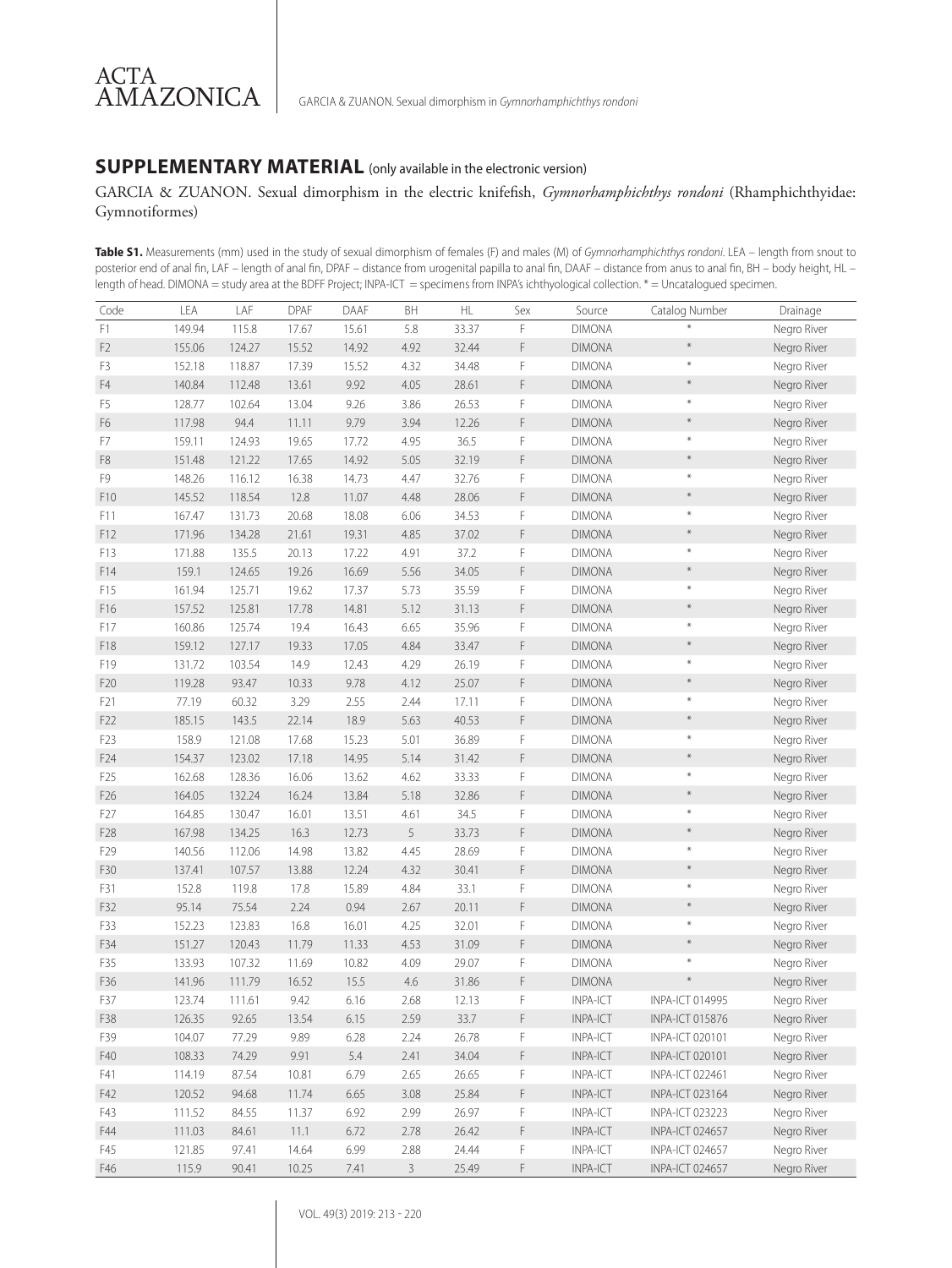

### **Table S1.** Continued.

| F<br>F47<br>95.03<br>76.86<br>8.65<br>6.34<br>2.3<br>18.17<br><b>INPA-ICT</b><br>Negro River<br><b>INPA-ICT 024657</b><br>3.74<br>F<br>F48<br>107.67<br>81.15<br>10.93<br>7.39<br>26.52<br><b>INPA-ICT</b><br><b>INPA-ICT 024657</b><br>Negro River<br>2.58<br>F<br>F49<br>107.24<br>86.56<br>11.9<br>6.47<br>20.68<br><b>INPA-ICT</b><br><b>INPA-ICT 029952</b><br>Negro River<br>F<br>87<br>F50<br>113.27<br>11.52<br>6.1<br>2.73<br>26.27<br><b>INPA-ICT</b><br>Negro River<br><b>INPA-ICT 029952</b><br>F51<br>88.12<br>66.64<br>9.22<br>6.19<br>2.33<br>21.48<br>F<br>INPA-ICT<br><b>INPA-ICT 029963</b><br>Negro River<br>3.05<br>F<br>F52<br>104.86<br>82.52<br>9.28<br>7.44<br>22.34<br><b>INPA-ICT</b><br><b>INPA-ICT 029963</b><br>Negro River<br>F53<br>97.65<br>74.7<br>8.3<br>5.52<br>2.19<br>22.95<br>F<br>INPA-ICT<br>Negro River<br>INPA-ICT 029963<br>F<br>F54<br>101.08<br>81.35<br>10.79<br>7.93<br>2.67<br>19.73<br><b>INPA-ICT</b><br>Negro River<br><b>INPA-ICT 029963</b><br>F55<br>129.29<br>101.21<br>10.25<br>8.33<br>3.41<br>28.08<br>F<br><b>INPA-ICT</b><br>Preto da Eva River<br><b>INPA-ICT 030026</b><br>F<br>99.58<br>10<br>2.8<br>F56<br>75.77<br>8.48<br>23.81<br><b>INPA-ICT</b><br><b>INPA-ICT 030026</b><br>Preto da Eva River<br>F57<br>88.32<br>14.54<br>3.18<br>26.31<br>F<br>INPA-ICT<br>Preto da Eva River<br>114.63<br>12.87<br>INPA-ICT 030026<br>3.6<br>F58<br>101.95<br>77.68<br>12.87<br>10.33<br>24.27<br>F<br><b>INPA-ICT</b><br><b>INPA-ICT 030026</b><br>Preto da Eva River<br>F59<br>92.57<br>13.33<br>3.05<br>26.07<br>F<br>118.64<br>11.93<br><b>INPA-ICT</b><br><b>INPA-ICT 030360</b><br>Negro River<br>F<br>3.15<br>F60<br>111.34<br>89.81<br>14.73<br>11.37<br>21.53<br><b>INPA-ICT</b><br><b>INPA-ICT 030360</b><br>Negro River<br>74.21<br>8.08<br>2.05<br>F<br><b>INPA-ICT</b><br>F61<br>96.39<br>6.15<br>22.18<br><b>INPA-ICT 030360</b><br>Negro River<br>F<br>75.4<br>2.42<br>F62<br>96.79<br>8.82<br>7.68<br>21.39<br><b>INPA-ICT</b><br><b>INPA-ICT 030360</b><br>Negro River<br>5.79<br>2.33<br>F<br>F63<br>89.36<br>72.6<br>4.07<br>16.76<br>INPA-ICT<br><b>INPA-ICT 030360</b><br>Negro River<br>$\star$<br>M1<br>4.57<br>${\sf M}$<br>145.15<br>110.6<br>3.15<br>3.98<br>33.47<br><b>DIMONA</b><br>Negro River<br>$\ast$<br>98.95<br>3.85<br>M <sub>2</sub><br>127.48<br>3.59<br>3.83<br>28.24<br>${\sf M}$<br><b>DIMONA</b><br>Negro River<br>$\ast$<br>M3<br>145.14<br>116<br>4.17<br>28.42<br>${\sf M}$<br>2.42<br>2.67<br><b>DIMONA</b><br>Negro River<br>$\ast$<br>M4<br>135.59<br>106.2<br>3.66<br>3.84<br>4.14<br>30.48<br>${\sf M}$<br><b>DIMONA</b><br>Negro River<br>$\star$<br>M <sub>5</sub><br>145.49<br>114.85<br>3.67<br>4.02<br>4.76<br>28.08<br>${\sf M}$<br><b>DIMONA</b><br>Negro River<br>$\ast$<br>M6<br>117.3<br>84.03<br>3.78<br>3.49<br>Negro River<br>3.4<br>32.07<br>M<br><b>DIMONA</b><br>$\ast$<br>M7<br>5.6<br>3.9<br>${\sf M}$<br>142.09<br>114.25<br>5.23<br>28.32<br><b>DIMONA</b><br>Negro River<br>$\ast$<br>M8<br>152.86<br>120.14<br>3.05<br>4.11<br>5.08<br>32.01<br><b>DIMONA</b><br>Negro River<br>M<br>$\star$<br>M <sub>9</sub><br>153.28<br>120.87<br>3.52<br>3.93<br>5.09<br>32.99<br>M<br><b>DIMONA</b><br>Negro River<br>3.72<br>M10<br>109.9<br>78.24<br>3.38<br>4.24<br>31.66<br>M<br>INPA-ICT<br>INPA-ICT 014209<br>Negro River<br>4.7<br>4.42<br>${\sf M}$<br>M11<br>126.21<br>90.52<br>4.29<br>35.69<br><b>INPA-ICT</b><br>Negro River<br><b>INPA-ICT 014209</b><br>89.44<br>M12<br>117.9<br>4.01<br>4.64<br>3.4<br>28.46<br>M<br>INPA-ICT<br>Negro River<br>INPA-ICT 014209<br>M13<br>108.09<br>3.07<br>36.04<br>${\sf M}$<br>72.05<br>4.28<br>5.19<br><b>INPA-ICT</b><br>Negro River<br><b>INPA-ICT 015881</b><br>M14<br>116.25<br>80.23<br>3.7<br>4.2<br>3.58<br>36.02<br>${\sf M}$<br>INPA-ICT<br>Negro River<br><b>INPA-ICT 015881</b><br>M15<br>94.28<br>4.54<br>3.76<br>31.24<br>${\sf M}$<br>125.52<br>5.48<br><b>INPA-ICT</b><br>Negro River<br><b>INPA-ICT 015904</b><br>M16<br>133.18<br>101.23<br>4.32<br>4.65<br>3.13<br>31.95<br>INPA-ICT<br>М<br><b>INPA-ICT 015985</b><br>Negro River<br>${\sf M}$<br>M17<br>130.09<br>100.67<br>3.58<br>3.81<br>4.19<br>29.42<br><b>INPA-ICT</b><br>Negro River<br><b>INPA-ICT 015763</b><br>M18<br>147.24<br>115.82<br>4.92<br>3.43<br>M<br><b>INPA-ICT</b><br>6.16<br>31.42<br>INPA-ICT 020101<br>Negro River<br>M19<br>142.94<br>106.32<br>4.7<br>6.19<br>4.11<br>36.62<br>${\sf M}$<br><b>INPA-ICT</b><br>Negro River<br><b>INPA-ICT 023223</b><br>M20<br>109<br>82.83<br>4.23<br>4.52<br>3.58<br>INPA-ICT<br>26.17<br>M<br><b>INPA-ICT 023223</b><br>Negro River<br>3.2<br>${\sf M}$<br>M21<br>146<br>107.5<br>3.24<br>3.55<br>38.5<br><b>INPA-ICT</b><br>Negro River<br><b>INPA-ICT 024657</b><br>M22<br>133.58<br>97.75<br>3.5<br>4.21<br>3.61<br>35.83<br>INPA-ICT<br>Negro River<br>М<br>INPA-ICT 024657<br>INPA-ICT 029847<br>M23<br>144.83<br>111.45<br>4.06<br>4.57<br>4.63<br>33.38<br>M<br><b>INPA-ICT</b><br>Negro River<br>M24<br>4.8<br>INPA-ICT<br>Negro River<br>126.27<br>98.7<br>5.8<br>6.3<br>27.57<br>М<br><b>INPA-ICT 029847</b><br>Negro River<br>M25<br>142.55<br>108.1<br>4.93<br>5.63<br>4.42<br>34.45<br>${\sf M}$<br><b>INPA-ICT</b><br><b>INPA-ICT 029952</b><br>M26<br>INPA-ICT<br>Negro River<br>133.54<br>105.66<br>5.5<br>6.17<br>3.47<br>27.88<br>М<br>INPA-ICT 029952<br>Negro River<br>M27<br>119.46<br>84.41<br>4.34<br>4.96<br>4.4<br>35.05<br>${\sf M}$<br>INPA-ICT<br>INPA-ICT 029963<br>Negro River<br>36.9<br>INPA-ICT<br>M28<br>102.28<br>65.38<br>4.47<br>4.95<br>4.03<br>M<br>INPA-ICT 029963<br>M29<br>106.81<br>78.74<br>3.23<br>3.92<br>4.75<br>28.07<br>${\sf M}$<br>INPA-ICT<br>Negro River<br><b>INPA-ICT 029963</b><br>3.24<br>3.84<br>4.3<br>36.74<br>M<br>INPA-ICT<br>Preto da Eva River<br>M30<br>116.46<br>79.72<br>INPA-ICT 029997<br>146.56<br>3.25<br>3.68<br>4.94<br>29.01<br>${\sf M}$<br>INPA-ICT<br>Preto da Eva River<br>M31<br>117.55<br><b>INPA-ICT 029997</b><br>M32<br>131.6<br>100.7<br>3.62<br>4.13<br>3.28<br>30.9<br>INPA-ICT<br>INPA-ICT 029997<br>Preto da Eva River<br>М<br>${\sf M}$<br>M33<br>141.38<br>108.83<br>4.22<br>4.82<br>3.95<br>32.55<br><b>INPA-ICT</b><br><b>INPA-ICT 030360</b><br>Negro River<br>M34<br>4.75<br>37.17<br>INPA-ICT<br>Negro River<br>121.3<br>84.13<br>5.18<br>3.15<br>М<br><b>INPA-ICT 030360</b><br>${\sf M}$<br>Negro River<br>M35<br>123.54<br>84.75<br>4.49<br>4.77<br>4.12<br>38.79<br>INPA-ICT<br><b>INPA-ICT 030360</b><br>Negro River<br>M36<br>102.06<br>70.13<br>3.28<br>3.72<br>4.56<br>31.93<br>M<br><b>INPA-ICT</b><br><b>INPA-ICT 030360</b><br>102.2<br>4.77<br>${\sf M}$<br>Negro River<br>M37<br>71.47<br>3.92<br>3.72<br>30.73<br>INPA-ICT<br>INPA-ICT 030360 | Code | LEA    | LAF   | <b>DPAF</b> | DAAF | BH   | HL    | Sex | Source          | Catalog Number         | Drainage    |
|------------------------------------------------------------------------------------------------------------------------------------------------------------------------------------------------------------------------------------------------------------------------------------------------------------------------------------------------------------------------------------------------------------------------------------------------------------------------------------------------------------------------------------------------------------------------------------------------------------------------------------------------------------------------------------------------------------------------------------------------------------------------------------------------------------------------------------------------------------------------------------------------------------------------------------------------------------------------------------------------------------------------------------------------------------------------------------------------------------------------------------------------------------------------------------------------------------------------------------------------------------------------------------------------------------------------------------------------------------------------------------------------------------------------------------------------------------------------------------------------------------------------------------------------------------------------------------------------------------------------------------------------------------------------------------------------------------------------------------------------------------------------------------------------------------------------------------------------------------------------------------------------------------------------------------------------------------------------------------------------------------------------------------------------------------------------------------------------------------------------------------------------------------------------------------------------------------------------------------------------------------------------------------------------------------------------------------------------------------------------------------------------------------------------------------------------------------------------------------------------------------------------------------------------------------------------------------------------------------------------------------------------------------------------------------------------------------------------------------------------------------------------------------------------------------------------------------------------------------------------------------------------------------------------------------------------------------------------------------------------------------------------------------------------------------------------------------------------------------------------------------------------------------------------------------------------------------------------------------------------------------------------------------------------------------------------------------------------------------------------------------------------------------------------------------------------------------------------------------------------------------------------------------------------------------------------------------------------------------------------------------------------------------------------------------------------------------------------------------------------------------------------------------------------------------------------------------------------------------------------------------------------------------------------------------------------------------------------------------------------------------------------------------------------------------------------------------------------------------------------------------------------------------------------------------------------------------------------------------------------------------------------------------------------------------------------------------------------------------------------------------------------------------------------------------------------------------------------------------------------------------------------------------------------------------------------------------------------------------------------------------------------------------------------------------------------------------------------------------------------------------------------------------------------------------------------------------------------------------------------------------------------------------------------------------------------------------------------------------------------------------------------------------------------------------------------------------------------------------------------------------------------------------------------------------------------------------------------------------------------------------------------------------------------------------------------------------------------------------------------------------------------------------------------------------------------------------------------------------------------------------------------------------------------------------------------------------------------------------------------------------------------------------------------------------------------------------------------------------------------------------------------------------------------------------------------------------------------------------------------------------------------------------------------------------------------------------------------------------------------------------------------------------------------------------------------------------------------------------------------------------------------------------------------------------------------------------------------------------------------------------------------------------------------------------------------------------------------------------------------------------------------------------------------------------------------------------------------------------------------------------------------------------------------------------------------------------------------------------------------------------------------------------------------------------------------------------------------------------------------------------------------|------|--------|-------|-------------|------|------|-------|-----|-----------------|------------------------|-------------|
|                                                                                                                                                                                                                                                                                                                                                                                                                                                                                                                                                                                                                                                                                                                                                                                                                                                                                                                                                                                                                                                                                                                                                                                                                                                                                                                                                                                                                                                                                                                                                                                                                                                                                                                                                                                                                                                                                                                                                                                                                                                                                                                                                                                                                                                                                                                                                                                                                                                                                                                                                                                                                                                                                                                                                                                                                                                                                                                                                                                                                                                                                                                                                                                                                                                                                                                                                                                                                                                                                                                                                                                                                                                                                                                                                                                                                                                                                                                                                                                                                                                                                                                                                                                                                                                                                                                                                                                                                                                                                                                                                                                                                                                                                                                                                                                                                                                                                                                                                                                                                                                                                                                                                                                                                                                                                                                                                                                                                                                                                                                                                                                                                                                                                                                                                                                                                                                                                                                                                                                                                                                                                                                                                                                                                                                                                                                                                                                                                                                                                                                                                                                                                                                                                                                                                                        |      |        |       |             |      |      |       |     |                 |                        |             |
|                                                                                                                                                                                                                                                                                                                                                                                                                                                                                                                                                                                                                                                                                                                                                                                                                                                                                                                                                                                                                                                                                                                                                                                                                                                                                                                                                                                                                                                                                                                                                                                                                                                                                                                                                                                                                                                                                                                                                                                                                                                                                                                                                                                                                                                                                                                                                                                                                                                                                                                                                                                                                                                                                                                                                                                                                                                                                                                                                                                                                                                                                                                                                                                                                                                                                                                                                                                                                                                                                                                                                                                                                                                                                                                                                                                                                                                                                                                                                                                                                                                                                                                                                                                                                                                                                                                                                                                                                                                                                                                                                                                                                                                                                                                                                                                                                                                                                                                                                                                                                                                                                                                                                                                                                                                                                                                                                                                                                                                                                                                                                                                                                                                                                                                                                                                                                                                                                                                                                                                                                                                                                                                                                                                                                                                                                                                                                                                                                                                                                                                                                                                                                                                                                                                                                                        |      |        |       |             |      |      |       |     |                 |                        |             |
|                                                                                                                                                                                                                                                                                                                                                                                                                                                                                                                                                                                                                                                                                                                                                                                                                                                                                                                                                                                                                                                                                                                                                                                                                                                                                                                                                                                                                                                                                                                                                                                                                                                                                                                                                                                                                                                                                                                                                                                                                                                                                                                                                                                                                                                                                                                                                                                                                                                                                                                                                                                                                                                                                                                                                                                                                                                                                                                                                                                                                                                                                                                                                                                                                                                                                                                                                                                                                                                                                                                                                                                                                                                                                                                                                                                                                                                                                                                                                                                                                                                                                                                                                                                                                                                                                                                                                                                                                                                                                                                                                                                                                                                                                                                                                                                                                                                                                                                                                                                                                                                                                                                                                                                                                                                                                                                                                                                                                                                                                                                                                                                                                                                                                                                                                                                                                                                                                                                                                                                                                                                                                                                                                                                                                                                                                                                                                                                                                                                                                                                                                                                                                                                                                                                                                                        |      |        |       |             |      |      |       |     |                 |                        |             |
|                                                                                                                                                                                                                                                                                                                                                                                                                                                                                                                                                                                                                                                                                                                                                                                                                                                                                                                                                                                                                                                                                                                                                                                                                                                                                                                                                                                                                                                                                                                                                                                                                                                                                                                                                                                                                                                                                                                                                                                                                                                                                                                                                                                                                                                                                                                                                                                                                                                                                                                                                                                                                                                                                                                                                                                                                                                                                                                                                                                                                                                                                                                                                                                                                                                                                                                                                                                                                                                                                                                                                                                                                                                                                                                                                                                                                                                                                                                                                                                                                                                                                                                                                                                                                                                                                                                                                                                                                                                                                                                                                                                                                                                                                                                                                                                                                                                                                                                                                                                                                                                                                                                                                                                                                                                                                                                                                                                                                                                                                                                                                                                                                                                                                                                                                                                                                                                                                                                                                                                                                                                                                                                                                                                                                                                                                                                                                                                                                                                                                                                                                                                                                                                                                                                                                                        |      |        |       |             |      |      |       |     |                 |                        |             |
|                                                                                                                                                                                                                                                                                                                                                                                                                                                                                                                                                                                                                                                                                                                                                                                                                                                                                                                                                                                                                                                                                                                                                                                                                                                                                                                                                                                                                                                                                                                                                                                                                                                                                                                                                                                                                                                                                                                                                                                                                                                                                                                                                                                                                                                                                                                                                                                                                                                                                                                                                                                                                                                                                                                                                                                                                                                                                                                                                                                                                                                                                                                                                                                                                                                                                                                                                                                                                                                                                                                                                                                                                                                                                                                                                                                                                                                                                                                                                                                                                                                                                                                                                                                                                                                                                                                                                                                                                                                                                                                                                                                                                                                                                                                                                                                                                                                                                                                                                                                                                                                                                                                                                                                                                                                                                                                                                                                                                                                                                                                                                                                                                                                                                                                                                                                                                                                                                                                                                                                                                                                                                                                                                                                                                                                                                                                                                                                                                                                                                                                                                                                                                                                                                                                                                                        |      |        |       |             |      |      |       |     |                 |                        |             |
|                                                                                                                                                                                                                                                                                                                                                                                                                                                                                                                                                                                                                                                                                                                                                                                                                                                                                                                                                                                                                                                                                                                                                                                                                                                                                                                                                                                                                                                                                                                                                                                                                                                                                                                                                                                                                                                                                                                                                                                                                                                                                                                                                                                                                                                                                                                                                                                                                                                                                                                                                                                                                                                                                                                                                                                                                                                                                                                                                                                                                                                                                                                                                                                                                                                                                                                                                                                                                                                                                                                                                                                                                                                                                                                                                                                                                                                                                                                                                                                                                                                                                                                                                                                                                                                                                                                                                                                                                                                                                                                                                                                                                                                                                                                                                                                                                                                                                                                                                                                                                                                                                                                                                                                                                                                                                                                                                                                                                                                                                                                                                                                                                                                                                                                                                                                                                                                                                                                                                                                                                                                                                                                                                                                                                                                                                                                                                                                                                                                                                                                                                                                                                                                                                                                                                                        |      |        |       |             |      |      |       |     |                 |                        |             |
|                                                                                                                                                                                                                                                                                                                                                                                                                                                                                                                                                                                                                                                                                                                                                                                                                                                                                                                                                                                                                                                                                                                                                                                                                                                                                                                                                                                                                                                                                                                                                                                                                                                                                                                                                                                                                                                                                                                                                                                                                                                                                                                                                                                                                                                                                                                                                                                                                                                                                                                                                                                                                                                                                                                                                                                                                                                                                                                                                                                                                                                                                                                                                                                                                                                                                                                                                                                                                                                                                                                                                                                                                                                                                                                                                                                                                                                                                                                                                                                                                                                                                                                                                                                                                                                                                                                                                                                                                                                                                                                                                                                                                                                                                                                                                                                                                                                                                                                                                                                                                                                                                                                                                                                                                                                                                                                                                                                                                                                                                                                                                                                                                                                                                                                                                                                                                                                                                                                                                                                                                                                                                                                                                                                                                                                                                                                                                                                                                                                                                                                                                                                                                                                                                                                                                                        |      |        |       |             |      |      |       |     |                 |                        |             |
|                                                                                                                                                                                                                                                                                                                                                                                                                                                                                                                                                                                                                                                                                                                                                                                                                                                                                                                                                                                                                                                                                                                                                                                                                                                                                                                                                                                                                                                                                                                                                                                                                                                                                                                                                                                                                                                                                                                                                                                                                                                                                                                                                                                                                                                                                                                                                                                                                                                                                                                                                                                                                                                                                                                                                                                                                                                                                                                                                                                                                                                                                                                                                                                                                                                                                                                                                                                                                                                                                                                                                                                                                                                                                                                                                                                                                                                                                                                                                                                                                                                                                                                                                                                                                                                                                                                                                                                                                                                                                                                                                                                                                                                                                                                                                                                                                                                                                                                                                                                                                                                                                                                                                                                                                                                                                                                                                                                                                                                                                                                                                                                                                                                                                                                                                                                                                                                                                                                                                                                                                                                                                                                                                                                                                                                                                                                                                                                                                                                                                                                                                                                                                                                                                                                                                                        |      |        |       |             |      |      |       |     |                 |                        |             |
|                                                                                                                                                                                                                                                                                                                                                                                                                                                                                                                                                                                                                                                                                                                                                                                                                                                                                                                                                                                                                                                                                                                                                                                                                                                                                                                                                                                                                                                                                                                                                                                                                                                                                                                                                                                                                                                                                                                                                                                                                                                                                                                                                                                                                                                                                                                                                                                                                                                                                                                                                                                                                                                                                                                                                                                                                                                                                                                                                                                                                                                                                                                                                                                                                                                                                                                                                                                                                                                                                                                                                                                                                                                                                                                                                                                                                                                                                                                                                                                                                                                                                                                                                                                                                                                                                                                                                                                                                                                                                                                                                                                                                                                                                                                                                                                                                                                                                                                                                                                                                                                                                                                                                                                                                                                                                                                                                                                                                                                                                                                                                                                                                                                                                                                                                                                                                                                                                                                                                                                                                                                                                                                                                                                                                                                                                                                                                                                                                                                                                                                                                                                                                                                                                                                                                                        |      |        |       |             |      |      |       |     |                 |                        |             |
|                                                                                                                                                                                                                                                                                                                                                                                                                                                                                                                                                                                                                                                                                                                                                                                                                                                                                                                                                                                                                                                                                                                                                                                                                                                                                                                                                                                                                                                                                                                                                                                                                                                                                                                                                                                                                                                                                                                                                                                                                                                                                                                                                                                                                                                                                                                                                                                                                                                                                                                                                                                                                                                                                                                                                                                                                                                                                                                                                                                                                                                                                                                                                                                                                                                                                                                                                                                                                                                                                                                                                                                                                                                                                                                                                                                                                                                                                                                                                                                                                                                                                                                                                                                                                                                                                                                                                                                                                                                                                                                                                                                                                                                                                                                                                                                                                                                                                                                                                                                                                                                                                                                                                                                                                                                                                                                                                                                                                                                                                                                                                                                                                                                                                                                                                                                                                                                                                                                                                                                                                                                                                                                                                                                                                                                                                                                                                                                                                                                                                                                                                                                                                                                                                                                                                                        |      |        |       |             |      |      |       |     |                 |                        |             |
|                                                                                                                                                                                                                                                                                                                                                                                                                                                                                                                                                                                                                                                                                                                                                                                                                                                                                                                                                                                                                                                                                                                                                                                                                                                                                                                                                                                                                                                                                                                                                                                                                                                                                                                                                                                                                                                                                                                                                                                                                                                                                                                                                                                                                                                                                                                                                                                                                                                                                                                                                                                                                                                                                                                                                                                                                                                                                                                                                                                                                                                                                                                                                                                                                                                                                                                                                                                                                                                                                                                                                                                                                                                                                                                                                                                                                                                                                                                                                                                                                                                                                                                                                                                                                                                                                                                                                                                                                                                                                                                                                                                                                                                                                                                                                                                                                                                                                                                                                                                                                                                                                                                                                                                                                                                                                                                                                                                                                                                                                                                                                                                                                                                                                                                                                                                                                                                                                                                                                                                                                                                                                                                                                                                                                                                                                                                                                                                                                                                                                                                                                                                                                                                                                                                                                                        |      |        |       |             |      |      |       |     |                 |                        |             |
|                                                                                                                                                                                                                                                                                                                                                                                                                                                                                                                                                                                                                                                                                                                                                                                                                                                                                                                                                                                                                                                                                                                                                                                                                                                                                                                                                                                                                                                                                                                                                                                                                                                                                                                                                                                                                                                                                                                                                                                                                                                                                                                                                                                                                                                                                                                                                                                                                                                                                                                                                                                                                                                                                                                                                                                                                                                                                                                                                                                                                                                                                                                                                                                                                                                                                                                                                                                                                                                                                                                                                                                                                                                                                                                                                                                                                                                                                                                                                                                                                                                                                                                                                                                                                                                                                                                                                                                                                                                                                                                                                                                                                                                                                                                                                                                                                                                                                                                                                                                                                                                                                                                                                                                                                                                                                                                                                                                                                                                                                                                                                                                                                                                                                                                                                                                                                                                                                                                                                                                                                                                                                                                                                                                                                                                                                                                                                                                                                                                                                                                                                                                                                                                                                                                                                                        |      |        |       |             |      |      |       |     |                 |                        |             |
|                                                                                                                                                                                                                                                                                                                                                                                                                                                                                                                                                                                                                                                                                                                                                                                                                                                                                                                                                                                                                                                                                                                                                                                                                                                                                                                                                                                                                                                                                                                                                                                                                                                                                                                                                                                                                                                                                                                                                                                                                                                                                                                                                                                                                                                                                                                                                                                                                                                                                                                                                                                                                                                                                                                                                                                                                                                                                                                                                                                                                                                                                                                                                                                                                                                                                                                                                                                                                                                                                                                                                                                                                                                                                                                                                                                                                                                                                                                                                                                                                                                                                                                                                                                                                                                                                                                                                                                                                                                                                                                                                                                                                                                                                                                                                                                                                                                                                                                                                                                                                                                                                                                                                                                                                                                                                                                                                                                                                                                                                                                                                                                                                                                                                                                                                                                                                                                                                                                                                                                                                                                                                                                                                                                                                                                                                                                                                                                                                                                                                                                                                                                                                                                                                                                                                                        |      |        |       |             |      |      |       |     |                 |                        |             |
|                                                                                                                                                                                                                                                                                                                                                                                                                                                                                                                                                                                                                                                                                                                                                                                                                                                                                                                                                                                                                                                                                                                                                                                                                                                                                                                                                                                                                                                                                                                                                                                                                                                                                                                                                                                                                                                                                                                                                                                                                                                                                                                                                                                                                                                                                                                                                                                                                                                                                                                                                                                                                                                                                                                                                                                                                                                                                                                                                                                                                                                                                                                                                                                                                                                                                                                                                                                                                                                                                                                                                                                                                                                                                                                                                                                                                                                                                                                                                                                                                                                                                                                                                                                                                                                                                                                                                                                                                                                                                                                                                                                                                                                                                                                                                                                                                                                                                                                                                                                                                                                                                                                                                                                                                                                                                                                                                                                                                                                                                                                                                                                                                                                                                                                                                                                                                                                                                                                                                                                                                                                                                                                                                                                                                                                                                                                                                                                                                                                                                                                                                                                                                                                                                                                                                                        |      |        |       |             |      |      |       |     |                 |                        |             |
|                                                                                                                                                                                                                                                                                                                                                                                                                                                                                                                                                                                                                                                                                                                                                                                                                                                                                                                                                                                                                                                                                                                                                                                                                                                                                                                                                                                                                                                                                                                                                                                                                                                                                                                                                                                                                                                                                                                                                                                                                                                                                                                                                                                                                                                                                                                                                                                                                                                                                                                                                                                                                                                                                                                                                                                                                                                                                                                                                                                                                                                                                                                                                                                                                                                                                                                                                                                                                                                                                                                                                                                                                                                                                                                                                                                                                                                                                                                                                                                                                                                                                                                                                                                                                                                                                                                                                                                                                                                                                                                                                                                                                                                                                                                                                                                                                                                                                                                                                                                                                                                                                                                                                                                                                                                                                                                                                                                                                                                                                                                                                                                                                                                                                                                                                                                                                                                                                                                                                                                                                                                                                                                                                                                                                                                                                                                                                                                                                                                                                                                                                                                                                                                                                                                                                                        |      |        |       |             |      |      |       |     |                 |                        |             |
|                                                                                                                                                                                                                                                                                                                                                                                                                                                                                                                                                                                                                                                                                                                                                                                                                                                                                                                                                                                                                                                                                                                                                                                                                                                                                                                                                                                                                                                                                                                                                                                                                                                                                                                                                                                                                                                                                                                                                                                                                                                                                                                                                                                                                                                                                                                                                                                                                                                                                                                                                                                                                                                                                                                                                                                                                                                                                                                                                                                                                                                                                                                                                                                                                                                                                                                                                                                                                                                                                                                                                                                                                                                                                                                                                                                                                                                                                                                                                                                                                                                                                                                                                                                                                                                                                                                                                                                                                                                                                                                                                                                                                                                                                                                                                                                                                                                                                                                                                                                                                                                                                                                                                                                                                                                                                                                                                                                                                                                                                                                                                                                                                                                                                                                                                                                                                                                                                                                                                                                                                                                                                                                                                                                                                                                                                                                                                                                                                                                                                                                                                                                                                                                                                                                                                                        |      |        |       |             |      |      |       |     |                 |                        |             |
|                                                                                                                                                                                                                                                                                                                                                                                                                                                                                                                                                                                                                                                                                                                                                                                                                                                                                                                                                                                                                                                                                                                                                                                                                                                                                                                                                                                                                                                                                                                                                                                                                                                                                                                                                                                                                                                                                                                                                                                                                                                                                                                                                                                                                                                                                                                                                                                                                                                                                                                                                                                                                                                                                                                                                                                                                                                                                                                                                                                                                                                                                                                                                                                                                                                                                                                                                                                                                                                                                                                                                                                                                                                                                                                                                                                                                                                                                                                                                                                                                                                                                                                                                                                                                                                                                                                                                                                                                                                                                                                                                                                                                                                                                                                                                                                                                                                                                                                                                                                                                                                                                                                                                                                                                                                                                                                                                                                                                                                                                                                                                                                                                                                                                                                                                                                                                                                                                                                                                                                                                                                                                                                                                                                                                                                                                                                                                                                                                                                                                                                                                                                                                                                                                                                                                                        |      |        |       |             |      |      |       |     |                 |                        |             |
|                                                                                                                                                                                                                                                                                                                                                                                                                                                                                                                                                                                                                                                                                                                                                                                                                                                                                                                                                                                                                                                                                                                                                                                                                                                                                                                                                                                                                                                                                                                                                                                                                                                                                                                                                                                                                                                                                                                                                                                                                                                                                                                                                                                                                                                                                                                                                                                                                                                                                                                                                                                                                                                                                                                                                                                                                                                                                                                                                                                                                                                                                                                                                                                                                                                                                                                                                                                                                                                                                                                                                                                                                                                                                                                                                                                                                                                                                                                                                                                                                                                                                                                                                                                                                                                                                                                                                                                                                                                                                                                                                                                                                                                                                                                                                                                                                                                                                                                                                                                                                                                                                                                                                                                                                                                                                                                                                                                                                                                                                                                                                                                                                                                                                                                                                                                                                                                                                                                                                                                                                                                                                                                                                                                                                                                                                                                                                                                                                                                                                                                                                                                                                                                                                                                                                                        |      |        |       |             |      |      |       |     |                 |                        |             |
|                                                                                                                                                                                                                                                                                                                                                                                                                                                                                                                                                                                                                                                                                                                                                                                                                                                                                                                                                                                                                                                                                                                                                                                                                                                                                                                                                                                                                                                                                                                                                                                                                                                                                                                                                                                                                                                                                                                                                                                                                                                                                                                                                                                                                                                                                                                                                                                                                                                                                                                                                                                                                                                                                                                                                                                                                                                                                                                                                                                                                                                                                                                                                                                                                                                                                                                                                                                                                                                                                                                                                                                                                                                                                                                                                                                                                                                                                                                                                                                                                                                                                                                                                                                                                                                                                                                                                                                                                                                                                                                                                                                                                                                                                                                                                                                                                                                                                                                                                                                                                                                                                                                                                                                                                                                                                                                                                                                                                                                                                                                                                                                                                                                                                                                                                                                                                                                                                                                                                                                                                                                                                                                                                                                                                                                                                                                                                                                                                                                                                                                                                                                                                                                                                                                                                                        |      |        |       |             |      |      |       |     |                 |                        |             |
|                                                                                                                                                                                                                                                                                                                                                                                                                                                                                                                                                                                                                                                                                                                                                                                                                                                                                                                                                                                                                                                                                                                                                                                                                                                                                                                                                                                                                                                                                                                                                                                                                                                                                                                                                                                                                                                                                                                                                                                                                                                                                                                                                                                                                                                                                                                                                                                                                                                                                                                                                                                                                                                                                                                                                                                                                                                                                                                                                                                                                                                                                                                                                                                                                                                                                                                                                                                                                                                                                                                                                                                                                                                                                                                                                                                                                                                                                                                                                                                                                                                                                                                                                                                                                                                                                                                                                                                                                                                                                                                                                                                                                                                                                                                                                                                                                                                                                                                                                                                                                                                                                                                                                                                                                                                                                                                                                                                                                                                                                                                                                                                                                                                                                                                                                                                                                                                                                                                                                                                                                                                                                                                                                                                                                                                                                                                                                                                                                                                                                                                                                                                                                                                                                                                                                                        |      |        |       |             |      |      |       |     |                 |                        |             |
|                                                                                                                                                                                                                                                                                                                                                                                                                                                                                                                                                                                                                                                                                                                                                                                                                                                                                                                                                                                                                                                                                                                                                                                                                                                                                                                                                                                                                                                                                                                                                                                                                                                                                                                                                                                                                                                                                                                                                                                                                                                                                                                                                                                                                                                                                                                                                                                                                                                                                                                                                                                                                                                                                                                                                                                                                                                                                                                                                                                                                                                                                                                                                                                                                                                                                                                                                                                                                                                                                                                                                                                                                                                                                                                                                                                                                                                                                                                                                                                                                                                                                                                                                                                                                                                                                                                                                                                                                                                                                                                                                                                                                                                                                                                                                                                                                                                                                                                                                                                                                                                                                                                                                                                                                                                                                                                                                                                                                                                                                                                                                                                                                                                                                                                                                                                                                                                                                                                                                                                                                                                                                                                                                                                                                                                                                                                                                                                                                                                                                                                                                                                                                                                                                                                                                                        |      |        |       |             |      |      |       |     |                 |                        |             |
|                                                                                                                                                                                                                                                                                                                                                                                                                                                                                                                                                                                                                                                                                                                                                                                                                                                                                                                                                                                                                                                                                                                                                                                                                                                                                                                                                                                                                                                                                                                                                                                                                                                                                                                                                                                                                                                                                                                                                                                                                                                                                                                                                                                                                                                                                                                                                                                                                                                                                                                                                                                                                                                                                                                                                                                                                                                                                                                                                                                                                                                                                                                                                                                                                                                                                                                                                                                                                                                                                                                                                                                                                                                                                                                                                                                                                                                                                                                                                                                                                                                                                                                                                                                                                                                                                                                                                                                                                                                                                                                                                                                                                                                                                                                                                                                                                                                                                                                                                                                                                                                                                                                                                                                                                                                                                                                                                                                                                                                                                                                                                                                                                                                                                                                                                                                                                                                                                                                                                                                                                                                                                                                                                                                                                                                                                                                                                                                                                                                                                                                                                                                                                                                                                                                                                                        |      |        |       |             |      |      |       |     |                 |                        |             |
|                                                                                                                                                                                                                                                                                                                                                                                                                                                                                                                                                                                                                                                                                                                                                                                                                                                                                                                                                                                                                                                                                                                                                                                                                                                                                                                                                                                                                                                                                                                                                                                                                                                                                                                                                                                                                                                                                                                                                                                                                                                                                                                                                                                                                                                                                                                                                                                                                                                                                                                                                                                                                                                                                                                                                                                                                                                                                                                                                                                                                                                                                                                                                                                                                                                                                                                                                                                                                                                                                                                                                                                                                                                                                                                                                                                                                                                                                                                                                                                                                                                                                                                                                                                                                                                                                                                                                                                                                                                                                                                                                                                                                                                                                                                                                                                                                                                                                                                                                                                                                                                                                                                                                                                                                                                                                                                                                                                                                                                                                                                                                                                                                                                                                                                                                                                                                                                                                                                                                                                                                                                                                                                                                                                                                                                                                                                                                                                                                                                                                                                                                                                                                                                                                                                                                                        |      |        |       |             |      |      |       |     |                 |                        |             |
|                                                                                                                                                                                                                                                                                                                                                                                                                                                                                                                                                                                                                                                                                                                                                                                                                                                                                                                                                                                                                                                                                                                                                                                                                                                                                                                                                                                                                                                                                                                                                                                                                                                                                                                                                                                                                                                                                                                                                                                                                                                                                                                                                                                                                                                                                                                                                                                                                                                                                                                                                                                                                                                                                                                                                                                                                                                                                                                                                                                                                                                                                                                                                                                                                                                                                                                                                                                                                                                                                                                                                                                                                                                                                                                                                                                                                                                                                                                                                                                                                                                                                                                                                                                                                                                                                                                                                                                                                                                                                                                                                                                                                                                                                                                                                                                                                                                                                                                                                                                                                                                                                                                                                                                                                                                                                                                                                                                                                                                                                                                                                                                                                                                                                                                                                                                                                                                                                                                                                                                                                                                                                                                                                                                                                                                                                                                                                                                                                                                                                                                                                                                                                                                                                                                                                                        |      |        |       |             |      |      |       |     |                 |                        |             |
|                                                                                                                                                                                                                                                                                                                                                                                                                                                                                                                                                                                                                                                                                                                                                                                                                                                                                                                                                                                                                                                                                                                                                                                                                                                                                                                                                                                                                                                                                                                                                                                                                                                                                                                                                                                                                                                                                                                                                                                                                                                                                                                                                                                                                                                                                                                                                                                                                                                                                                                                                                                                                                                                                                                                                                                                                                                                                                                                                                                                                                                                                                                                                                                                                                                                                                                                                                                                                                                                                                                                                                                                                                                                                                                                                                                                                                                                                                                                                                                                                                                                                                                                                                                                                                                                                                                                                                                                                                                                                                                                                                                                                                                                                                                                                                                                                                                                                                                                                                                                                                                                                                                                                                                                                                                                                                                                                                                                                                                                                                                                                                                                                                                                                                                                                                                                                                                                                                                                                                                                                                                                                                                                                                                                                                                                                                                                                                                                                                                                                                                                                                                                                                                                                                                                                                        |      |        |       |             |      |      |       |     |                 |                        |             |
|                                                                                                                                                                                                                                                                                                                                                                                                                                                                                                                                                                                                                                                                                                                                                                                                                                                                                                                                                                                                                                                                                                                                                                                                                                                                                                                                                                                                                                                                                                                                                                                                                                                                                                                                                                                                                                                                                                                                                                                                                                                                                                                                                                                                                                                                                                                                                                                                                                                                                                                                                                                                                                                                                                                                                                                                                                                                                                                                                                                                                                                                                                                                                                                                                                                                                                                                                                                                                                                                                                                                                                                                                                                                                                                                                                                                                                                                                                                                                                                                                                                                                                                                                                                                                                                                                                                                                                                                                                                                                                                                                                                                                                                                                                                                                                                                                                                                                                                                                                                                                                                                                                                                                                                                                                                                                                                                                                                                                                                                                                                                                                                                                                                                                                                                                                                                                                                                                                                                                                                                                                                                                                                                                                                                                                                                                                                                                                                                                                                                                                                                                                                                                                                                                                                                                                        |      |        |       |             |      |      |       |     |                 |                        |             |
|                                                                                                                                                                                                                                                                                                                                                                                                                                                                                                                                                                                                                                                                                                                                                                                                                                                                                                                                                                                                                                                                                                                                                                                                                                                                                                                                                                                                                                                                                                                                                                                                                                                                                                                                                                                                                                                                                                                                                                                                                                                                                                                                                                                                                                                                                                                                                                                                                                                                                                                                                                                                                                                                                                                                                                                                                                                                                                                                                                                                                                                                                                                                                                                                                                                                                                                                                                                                                                                                                                                                                                                                                                                                                                                                                                                                                                                                                                                                                                                                                                                                                                                                                                                                                                                                                                                                                                                                                                                                                                                                                                                                                                                                                                                                                                                                                                                                                                                                                                                                                                                                                                                                                                                                                                                                                                                                                                                                                                                                                                                                                                                                                                                                                                                                                                                                                                                                                                                                                                                                                                                                                                                                                                                                                                                                                                                                                                                                                                                                                                                                                                                                                                                                                                                                                                        |      |        |       |             |      |      |       |     |                 |                        |             |
|                                                                                                                                                                                                                                                                                                                                                                                                                                                                                                                                                                                                                                                                                                                                                                                                                                                                                                                                                                                                                                                                                                                                                                                                                                                                                                                                                                                                                                                                                                                                                                                                                                                                                                                                                                                                                                                                                                                                                                                                                                                                                                                                                                                                                                                                                                                                                                                                                                                                                                                                                                                                                                                                                                                                                                                                                                                                                                                                                                                                                                                                                                                                                                                                                                                                                                                                                                                                                                                                                                                                                                                                                                                                                                                                                                                                                                                                                                                                                                                                                                                                                                                                                                                                                                                                                                                                                                                                                                                                                                                                                                                                                                                                                                                                                                                                                                                                                                                                                                                                                                                                                                                                                                                                                                                                                                                                                                                                                                                                                                                                                                                                                                                                                                                                                                                                                                                                                                                                                                                                                                                                                                                                                                                                                                                                                                                                                                                                                                                                                                                                                                                                                                                                                                                                                                        |      |        |       |             |      |      |       |     |                 |                        |             |
|                                                                                                                                                                                                                                                                                                                                                                                                                                                                                                                                                                                                                                                                                                                                                                                                                                                                                                                                                                                                                                                                                                                                                                                                                                                                                                                                                                                                                                                                                                                                                                                                                                                                                                                                                                                                                                                                                                                                                                                                                                                                                                                                                                                                                                                                                                                                                                                                                                                                                                                                                                                                                                                                                                                                                                                                                                                                                                                                                                                                                                                                                                                                                                                                                                                                                                                                                                                                                                                                                                                                                                                                                                                                                                                                                                                                                                                                                                                                                                                                                                                                                                                                                                                                                                                                                                                                                                                                                                                                                                                                                                                                                                                                                                                                                                                                                                                                                                                                                                                                                                                                                                                                                                                                                                                                                                                                                                                                                                                                                                                                                                                                                                                                                                                                                                                                                                                                                                                                                                                                                                                                                                                                                                                                                                                                                                                                                                                                                                                                                                                                                                                                                                                                                                                                                                        |      |        |       |             |      |      |       |     |                 |                        |             |
|                                                                                                                                                                                                                                                                                                                                                                                                                                                                                                                                                                                                                                                                                                                                                                                                                                                                                                                                                                                                                                                                                                                                                                                                                                                                                                                                                                                                                                                                                                                                                                                                                                                                                                                                                                                                                                                                                                                                                                                                                                                                                                                                                                                                                                                                                                                                                                                                                                                                                                                                                                                                                                                                                                                                                                                                                                                                                                                                                                                                                                                                                                                                                                                                                                                                                                                                                                                                                                                                                                                                                                                                                                                                                                                                                                                                                                                                                                                                                                                                                                                                                                                                                                                                                                                                                                                                                                                                                                                                                                                                                                                                                                                                                                                                                                                                                                                                                                                                                                                                                                                                                                                                                                                                                                                                                                                                                                                                                                                                                                                                                                                                                                                                                                                                                                                                                                                                                                                                                                                                                                                                                                                                                                                                                                                                                                                                                                                                                                                                                                                                                                                                                                                                                                                                                                        |      |        |       |             |      |      |       |     |                 |                        |             |
|                                                                                                                                                                                                                                                                                                                                                                                                                                                                                                                                                                                                                                                                                                                                                                                                                                                                                                                                                                                                                                                                                                                                                                                                                                                                                                                                                                                                                                                                                                                                                                                                                                                                                                                                                                                                                                                                                                                                                                                                                                                                                                                                                                                                                                                                                                                                                                                                                                                                                                                                                                                                                                                                                                                                                                                                                                                                                                                                                                                                                                                                                                                                                                                                                                                                                                                                                                                                                                                                                                                                                                                                                                                                                                                                                                                                                                                                                                                                                                                                                                                                                                                                                                                                                                                                                                                                                                                                                                                                                                                                                                                                                                                                                                                                                                                                                                                                                                                                                                                                                                                                                                                                                                                                                                                                                                                                                                                                                                                                                                                                                                                                                                                                                                                                                                                                                                                                                                                                                                                                                                                                                                                                                                                                                                                                                                                                                                                                                                                                                                                                                                                                                                                                                                                                                                        |      |        |       |             |      |      |       |     |                 |                        |             |
|                                                                                                                                                                                                                                                                                                                                                                                                                                                                                                                                                                                                                                                                                                                                                                                                                                                                                                                                                                                                                                                                                                                                                                                                                                                                                                                                                                                                                                                                                                                                                                                                                                                                                                                                                                                                                                                                                                                                                                                                                                                                                                                                                                                                                                                                                                                                                                                                                                                                                                                                                                                                                                                                                                                                                                                                                                                                                                                                                                                                                                                                                                                                                                                                                                                                                                                                                                                                                                                                                                                                                                                                                                                                                                                                                                                                                                                                                                                                                                                                                                                                                                                                                                                                                                                                                                                                                                                                                                                                                                                                                                                                                                                                                                                                                                                                                                                                                                                                                                                                                                                                                                                                                                                                                                                                                                                                                                                                                                                                                                                                                                                                                                                                                                                                                                                                                                                                                                                                                                                                                                                                                                                                                                                                                                                                                                                                                                                                                                                                                                                                                                                                                                                                                                                                                                        |      |        |       |             |      |      |       |     |                 |                        |             |
|                                                                                                                                                                                                                                                                                                                                                                                                                                                                                                                                                                                                                                                                                                                                                                                                                                                                                                                                                                                                                                                                                                                                                                                                                                                                                                                                                                                                                                                                                                                                                                                                                                                                                                                                                                                                                                                                                                                                                                                                                                                                                                                                                                                                                                                                                                                                                                                                                                                                                                                                                                                                                                                                                                                                                                                                                                                                                                                                                                                                                                                                                                                                                                                                                                                                                                                                                                                                                                                                                                                                                                                                                                                                                                                                                                                                                                                                                                                                                                                                                                                                                                                                                                                                                                                                                                                                                                                                                                                                                                                                                                                                                                                                                                                                                                                                                                                                                                                                                                                                                                                                                                                                                                                                                                                                                                                                                                                                                                                                                                                                                                                                                                                                                                                                                                                                                                                                                                                                                                                                                                                                                                                                                                                                                                                                                                                                                                                                                                                                                                                                                                                                                                                                                                                                                                        |      |        |       |             |      |      |       |     |                 |                        |             |
|                                                                                                                                                                                                                                                                                                                                                                                                                                                                                                                                                                                                                                                                                                                                                                                                                                                                                                                                                                                                                                                                                                                                                                                                                                                                                                                                                                                                                                                                                                                                                                                                                                                                                                                                                                                                                                                                                                                                                                                                                                                                                                                                                                                                                                                                                                                                                                                                                                                                                                                                                                                                                                                                                                                                                                                                                                                                                                                                                                                                                                                                                                                                                                                                                                                                                                                                                                                                                                                                                                                                                                                                                                                                                                                                                                                                                                                                                                                                                                                                                                                                                                                                                                                                                                                                                                                                                                                                                                                                                                                                                                                                                                                                                                                                                                                                                                                                                                                                                                                                                                                                                                                                                                                                                                                                                                                                                                                                                                                                                                                                                                                                                                                                                                                                                                                                                                                                                                                                                                                                                                                                                                                                                                                                                                                                                                                                                                                                                                                                                                                                                                                                                                                                                                                                                                        |      |        |       |             |      |      |       |     |                 |                        |             |
|                                                                                                                                                                                                                                                                                                                                                                                                                                                                                                                                                                                                                                                                                                                                                                                                                                                                                                                                                                                                                                                                                                                                                                                                                                                                                                                                                                                                                                                                                                                                                                                                                                                                                                                                                                                                                                                                                                                                                                                                                                                                                                                                                                                                                                                                                                                                                                                                                                                                                                                                                                                                                                                                                                                                                                                                                                                                                                                                                                                                                                                                                                                                                                                                                                                                                                                                                                                                                                                                                                                                                                                                                                                                                                                                                                                                                                                                                                                                                                                                                                                                                                                                                                                                                                                                                                                                                                                                                                                                                                                                                                                                                                                                                                                                                                                                                                                                                                                                                                                                                                                                                                                                                                                                                                                                                                                                                                                                                                                                                                                                                                                                                                                                                                                                                                                                                                                                                                                                                                                                                                                                                                                                                                                                                                                                                                                                                                                                                                                                                                                                                                                                                                                                                                                                                                        |      |        |       |             |      |      |       |     |                 |                        |             |
|                                                                                                                                                                                                                                                                                                                                                                                                                                                                                                                                                                                                                                                                                                                                                                                                                                                                                                                                                                                                                                                                                                                                                                                                                                                                                                                                                                                                                                                                                                                                                                                                                                                                                                                                                                                                                                                                                                                                                                                                                                                                                                                                                                                                                                                                                                                                                                                                                                                                                                                                                                                                                                                                                                                                                                                                                                                                                                                                                                                                                                                                                                                                                                                                                                                                                                                                                                                                                                                                                                                                                                                                                                                                                                                                                                                                                                                                                                                                                                                                                                                                                                                                                                                                                                                                                                                                                                                                                                                                                                                                                                                                                                                                                                                                                                                                                                                                                                                                                                                                                                                                                                                                                                                                                                                                                                                                                                                                                                                                                                                                                                                                                                                                                                                                                                                                                                                                                                                                                                                                                                                                                                                                                                                                                                                                                                                                                                                                                                                                                                                                                                                                                                                                                                                                                                        |      |        |       |             |      |      |       |     |                 |                        |             |
|                                                                                                                                                                                                                                                                                                                                                                                                                                                                                                                                                                                                                                                                                                                                                                                                                                                                                                                                                                                                                                                                                                                                                                                                                                                                                                                                                                                                                                                                                                                                                                                                                                                                                                                                                                                                                                                                                                                                                                                                                                                                                                                                                                                                                                                                                                                                                                                                                                                                                                                                                                                                                                                                                                                                                                                                                                                                                                                                                                                                                                                                                                                                                                                                                                                                                                                                                                                                                                                                                                                                                                                                                                                                                                                                                                                                                                                                                                                                                                                                                                                                                                                                                                                                                                                                                                                                                                                                                                                                                                                                                                                                                                                                                                                                                                                                                                                                                                                                                                                                                                                                                                                                                                                                                                                                                                                                                                                                                                                                                                                                                                                                                                                                                                                                                                                                                                                                                                                                                                                                                                                                                                                                                                                                                                                                                                                                                                                                                                                                                                                                                                                                                                                                                                                                                                        |      |        |       |             |      |      |       |     |                 |                        |             |
|                                                                                                                                                                                                                                                                                                                                                                                                                                                                                                                                                                                                                                                                                                                                                                                                                                                                                                                                                                                                                                                                                                                                                                                                                                                                                                                                                                                                                                                                                                                                                                                                                                                                                                                                                                                                                                                                                                                                                                                                                                                                                                                                                                                                                                                                                                                                                                                                                                                                                                                                                                                                                                                                                                                                                                                                                                                                                                                                                                                                                                                                                                                                                                                                                                                                                                                                                                                                                                                                                                                                                                                                                                                                                                                                                                                                                                                                                                                                                                                                                                                                                                                                                                                                                                                                                                                                                                                                                                                                                                                                                                                                                                                                                                                                                                                                                                                                                                                                                                                                                                                                                                                                                                                                                                                                                                                                                                                                                                                                                                                                                                                                                                                                                                                                                                                                                                                                                                                                                                                                                                                                                                                                                                                                                                                                                                                                                                                                                                                                                                                                                                                                                                                                                                                                                                        |      |        |       |             |      |      |       |     |                 |                        |             |
|                                                                                                                                                                                                                                                                                                                                                                                                                                                                                                                                                                                                                                                                                                                                                                                                                                                                                                                                                                                                                                                                                                                                                                                                                                                                                                                                                                                                                                                                                                                                                                                                                                                                                                                                                                                                                                                                                                                                                                                                                                                                                                                                                                                                                                                                                                                                                                                                                                                                                                                                                                                                                                                                                                                                                                                                                                                                                                                                                                                                                                                                                                                                                                                                                                                                                                                                                                                                                                                                                                                                                                                                                                                                                                                                                                                                                                                                                                                                                                                                                                                                                                                                                                                                                                                                                                                                                                                                                                                                                                                                                                                                                                                                                                                                                                                                                                                                                                                                                                                                                                                                                                                                                                                                                                                                                                                                                                                                                                                                                                                                                                                                                                                                                                                                                                                                                                                                                                                                                                                                                                                                                                                                                                                                                                                                                                                                                                                                                                                                                                                                                                                                                                                                                                                                                                        |      |        |       |             |      |      |       |     |                 |                        |             |
|                                                                                                                                                                                                                                                                                                                                                                                                                                                                                                                                                                                                                                                                                                                                                                                                                                                                                                                                                                                                                                                                                                                                                                                                                                                                                                                                                                                                                                                                                                                                                                                                                                                                                                                                                                                                                                                                                                                                                                                                                                                                                                                                                                                                                                                                                                                                                                                                                                                                                                                                                                                                                                                                                                                                                                                                                                                                                                                                                                                                                                                                                                                                                                                                                                                                                                                                                                                                                                                                                                                                                                                                                                                                                                                                                                                                                                                                                                                                                                                                                                                                                                                                                                                                                                                                                                                                                                                                                                                                                                                                                                                                                                                                                                                                                                                                                                                                                                                                                                                                                                                                                                                                                                                                                                                                                                                                                                                                                                                                                                                                                                                                                                                                                                                                                                                                                                                                                                                                                                                                                                                                                                                                                                                                                                                                                                                                                                                                                                                                                                                                                                                                                                                                                                                                                                        |      |        |       |             |      |      |       |     |                 |                        |             |
|                                                                                                                                                                                                                                                                                                                                                                                                                                                                                                                                                                                                                                                                                                                                                                                                                                                                                                                                                                                                                                                                                                                                                                                                                                                                                                                                                                                                                                                                                                                                                                                                                                                                                                                                                                                                                                                                                                                                                                                                                                                                                                                                                                                                                                                                                                                                                                                                                                                                                                                                                                                                                                                                                                                                                                                                                                                                                                                                                                                                                                                                                                                                                                                                                                                                                                                                                                                                                                                                                                                                                                                                                                                                                                                                                                                                                                                                                                                                                                                                                                                                                                                                                                                                                                                                                                                                                                                                                                                                                                                                                                                                                                                                                                                                                                                                                                                                                                                                                                                                                                                                                                                                                                                                                                                                                                                                                                                                                                                                                                                                                                                                                                                                                                                                                                                                                                                                                                                                                                                                                                                                                                                                                                                                                                                                                                                                                                                                                                                                                                                                                                                                                                                                                                                                                                        |      |        |       |             |      |      |       |     |                 |                        |             |
|                                                                                                                                                                                                                                                                                                                                                                                                                                                                                                                                                                                                                                                                                                                                                                                                                                                                                                                                                                                                                                                                                                                                                                                                                                                                                                                                                                                                                                                                                                                                                                                                                                                                                                                                                                                                                                                                                                                                                                                                                                                                                                                                                                                                                                                                                                                                                                                                                                                                                                                                                                                                                                                                                                                                                                                                                                                                                                                                                                                                                                                                                                                                                                                                                                                                                                                                                                                                                                                                                                                                                                                                                                                                                                                                                                                                                                                                                                                                                                                                                                                                                                                                                                                                                                                                                                                                                                                                                                                                                                                                                                                                                                                                                                                                                                                                                                                                                                                                                                                                                                                                                                                                                                                                                                                                                                                                                                                                                                                                                                                                                                                                                                                                                                                                                                                                                                                                                                                                                                                                                                                                                                                                                                                                                                                                                                                                                                                                                                                                                                                                                                                                                                                                                                                                                                        |      |        |       |             |      |      |       |     |                 |                        |             |
|                                                                                                                                                                                                                                                                                                                                                                                                                                                                                                                                                                                                                                                                                                                                                                                                                                                                                                                                                                                                                                                                                                                                                                                                                                                                                                                                                                                                                                                                                                                                                                                                                                                                                                                                                                                                                                                                                                                                                                                                                                                                                                                                                                                                                                                                                                                                                                                                                                                                                                                                                                                                                                                                                                                                                                                                                                                                                                                                                                                                                                                                                                                                                                                                                                                                                                                                                                                                                                                                                                                                                                                                                                                                                                                                                                                                                                                                                                                                                                                                                                                                                                                                                                                                                                                                                                                                                                                                                                                                                                                                                                                                                                                                                                                                                                                                                                                                                                                                                                                                                                                                                                                                                                                                                                                                                                                                                                                                                                                                                                                                                                                                                                                                                                                                                                                                                                                                                                                                                                                                                                                                                                                                                                                                                                                                                                                                                                                                                                                                                                                                                                                                                                                                                                                                                                        |      |        |       |             |      |      |       |     |                 |                        |             |
|                                                                                                                                                                                                                                                                                                                                                                                                                                                                                                                                                                                                                                                                                                                                                                                                                                                                                                                                                                                                                                                                                                                                                                                                                                                                                                                                                                                                                                                                                                                                                                                                                                                                                                                                                                                                                                                                                                                                                                                                                                                                                                                                                                                                                                                                                                                                                                                                                                                                                                                                                                                                                                                                                                                                                                                                                                                                                                                                                                                                                                                                                                                                                                                                                                                                                                                                                                                                                                                                                                                                                                                                                                                                                                                                                                                                                                                                                                                                                                                                                                                                                                                                                                                                                                                                                                                                                                                                                                                                                                                                                                                                                                                                                                                                                                                                                                                                                                                                                                                                                                                                                                                                                                                                                                                                                                                                                                                                                                                                                                                                                                                                                                                                                                                                                                                                                                                                                                                                                                                                                                                                                                                                                                                                                                                                                                                                                                                                                                                                                                                                                                                                                                                                                                                                                                        |      |        |       |             |      |      |       |     |                 |                        |             |
|                                                                                                                                                                                                                                                                                                                                                                                                                                                                                                                                                                                                                                                                                                                                                                                                                                                                                                                                                                                                                                                                                                                                                                                                                                                                                                                                                                                                                                                                                                                                                                                                                                                                                                                                                                                                                                                                                                                                                                                                                                                                                                                                                                                                                                                                                                                                                                                                                                                                                                                                                                                                                                                                                                                                                                                                                                                                                                                                                                                                                                                                                                                                                                                                                                                                                                                                                                                                                                                                                                                                                                                                                                                                                                                                                                                                                                                                                                                                                                                                                                                                                                                                                                                                                                                                                                                                                                                                                                                                                                                                                                                                                                                                                                                                                                                                                                                                                                                                                                                                                                                                                                                                                                                                                                                                                                                                                                                                                                                                                                                                                                                                                                                                                                                                                                                                                                                                                                                                                                                                                                                                                                                                                                                                                                                                                                                                                                                                                                                                                                                                                                                                                                                                                                                                                                        |      |        |       |             |      |      |       |     |                 |                        |             |
|                                                                                                                                                                                                                                                                                                                                                                                                                                                                                                                                                                                                                                                                                                                                                                                                                                                                                                                                                                                                                                                                                                                                                                                                                                                                                                                                                                                                                                                                                                                                                                                                                                                                                                                                                                                                                                                                                                                                                                                                                                                                                                                                                                                                                                                                                                                                                                                                                                                                                                                                                                                                                                                                                                                                                                                                                                                                                                                                                                                                                                                                                                                                                                                                                                                                                                                                                                                                                                                                                                                                                                                                                                                                                                                                                                                                                                                                                                                                                                                                                                                                                                                                                                                                                                                                                                                                                                                                                                                                                                                                                                                                                                                                                                                                                                                                                                                                                                                                                                                                                                                                                                                                                                                                                                                                                                                                                                                                                                                                                                                                                                                                                                                                                                                                                                                                                                                                                                                                                                                                                                                                                                                                                                                                                                                                                                                                                                                                                                                                                                                                                                                                                                                                                                                                                                        |      |        |       |             |      |      |       |     |                 |                        |             |
|                                                                                                                                                                                                                                                                                                                                                                                                                                                                                                                                                                                                                                                                                                                                                                                                                                                                                                                                                                                                                                                                                                                                                                                                                                                                                                                                                                                                                                                                                                                                                                                                                                                                                                                                                                                                                                                                                                                                                                                                                                                                                                                                                                                                                                                                                                                                                                                                                                                                                                                                                                                                                                                                                                                                                                                                                                                                                                                                                                                                                                                                                                                                                                                                                                                                                                                                                                                                                                                                                                                                                                                                                                                                                                                                                                                                                                                                                                                                                                                                                                                                                                                                                                                                                                                                                                                                                                                                                                                                                                                                                                                                                                                                                                                                                                                                                                                                                                                                                                                                                                                                                                                                                                                                                                                                                                                                                                                                                                                                                                                                                                                                                                                                                                                                                                                                                                                                                                                                                                                                                                                                                                                                                                                                                                                                                                                                                                                                                                                                                                                                                                                                                                                                                                                                                                        |      |        |       |             |      |      |       |     |                 |                        |             |
|                                                                                                                                                                                                                                                                                                                                                                                                                                                                                                                                                                                                                                                                                                                                                                                                                                                                                                                                                                                                                                                                                                                                                                                                                                                                                                                                                                                                                                                                                                                                                                                                                                                                                                                                                                                                                                                                                                                                                                                                                                                                                                                                                                                                                                                                                                                                                                                                                                                                                                                                                                                                                                                                                                                                                                                                                                                                                                                                                                                                                                                                                                                                                                                                                                                                                                                                                                                                                                                                                                                                                                                                                                                                                                                                                                                                                                                                                                                                                                                                                                                                                                                                                                                                                                                                                                                                                                                                                                                                                                                                                                                                                                                                                                                                                                                                                                                                                                                                                                                                                                                                                                                                                                                                                                                                                                                                                                                                                                                                                                                                                                                                                                                                                                                                                                                                                                                                                                                                                                                                                                                                                                                                                                                                                                                                                                                                                                                                                                                                                                                                                                                                                                                                                                                                                                        |      |        |       |             |      |      |       |     |                 |                        |             |
|                                                                                                                                                                                                                                                                                                                                                                                                                                                                                                                                                                                                                                                                                                                                                                                                                                                                                                                                                                                                                                                                                                                                                                                                                                                                                                                                                                                                                                                                                                                                                                                                                                                                                                                                                                                                                                                                                                                                                                                                                                                                                                                                                                                                                                                                                                                                                                                                                                                                                                                                                                                                                                                                                                                                                                                                                                                                                                                                                                                                                                                                                                                                                                                                                                                                                                                                                                                                                                                                                                                                                                                                                                                                                                                                                                                                                                                                                                                                                                                                                                                                                                                                                                                                                                                                                                                                                                                                                                                                                                                                                                                                                                                                                                                                                                                                                                                                                                                                                                                                                                                                                                                                                                                                                                                                                                                                                                                                                                                                                                                                                                                                                                                                                                                                                                                                                                                                                                                                                                                                                                                                                                                                                                                                                                                                                                                                                                                                                                                                                                                                                                                                                                                                                                                                                                        |      |        |       |             |      |      |       |     |                 |                        |             |
|                                                                                                                                                                                                                                                                                                                                                                                                                                                                                                                                                                                                                                                                                                                                                                                                                                                                                                                                                                                                                                                                                                                                                                                                                                                                                                                                                                                                                                                                                                                                                                                                                                                                                                                                                                                                                                                                                                                                                                                                                                                                                                                                                                                                                                                                                                                                                                                                                                                                                                                                                                                                                                                                                                                                                                                                                                                                                                                                                                                                                                                                                                                                                                                                                                                                                                                                                                                                                                                                                                                                                                                                                                                                                                                                                                                                                                                                                                                                                                                                                                                                                                                                                                                                                                                                                                                                                                                                                                                                                                                                                                                                                                                                                                                                                                                                                                                                                                                                                                                                                                                                                                                                                                                                                                                                                                                                                                                                                                                                                                                                                                                                                                                                                                                                                                                                                                                                                                                                                                                                                                                                                                                                                                                                                                                                                                                                                                                                                                                                                                                                                                                                                                                                                                                                                                        |      |        |       |             |      |      |       |     |                 |                        |             |
|                                                                                                                                                                                                                                                                                                                                                                                                                                                                                                                                                                                                                                                                                                                                                                                                                                                                                                                                                                                                                                                                                                                                                                                                                                                                                                                                                                                                                                                                                                                                                                                                                                                                                                                                                                                                                                                                                                                                                                                                                                                                                                                                                                                                                                                                                                                                                                                                                                                                                                                                                                                                                                                                                                                                                                                                                                                                                                                                                                                                                                                                                                                                                                                                                                                                                                                                                                                                                                                                                                                                                                                                                                                                                                                                                                                                                                                                                                                                                                                                                                                                                                                                                                                                                                                                                                                                                                                                                                                                                                                                                                                                                                                                                                                                                                                                                                                                                                                                                                                                                                                                                                                                                                                                                                                                                                                                                                                                                                                                                                                                                                                                                                                                                                                                                                                                                                                                                                                                                                                                                                                                                                                                                                                                                                                                                                                                                                                                                                                                                                                                                                                                                                                                                                                                                                        |      |        |       |             |      |      |       |     |                 |                        |             |
|                                                                                                                                                                                                                                                                                                                                                                                                                                                                                                                                                                                                                                                                                                                                                                                                                                                                                                                                                                                                                                                                                                                                                                                                                                                                                                                                                                                                                                                                                                                                                                                                                                                                                                                                                                                                                                                                                                                                                                                                                                                                                                                                                                                                                                                                                                                                                                                                                                                                                                                                                                                                                                                                                                                                                                                                                                                                                                                                                                                                                                                                                                                                                                                                                                                                                                                                                                                                                                                                                                                                                                                                                                                                                                                                                                                                                                                                                                                                                                                                                                                                                                                                                                                                                                                                                                                                                                                                                                                                                                                                                                                                                                                                                                                                                                                                                                                                                                                                                                                                                                                                                                                                                                                                                                                                                                                                                                                                                                                                                                                                                                                                                                                                                                                                                                                                                                                                                                                                                                                                                                                                                                                                                                                                                                                                                                                                                                                                                                                                                                                                                                                                                                                                                                                                                                        |      |        |       |             |      |      |       |     |                 |                        |             |
|                                                                                                                                                                                                                                                                                                                                                                                                                                                                                                                                                                                                                                                                                                                                                                                                                                                                                                                                                                                                                                                                                                                                                                                                                                                                                                                                                                                                                                                                                                                                                                                                                                                                                                                                                                                                                                                                                                                                                                                                                                                                                                                                                                                                                                                                                                                                                                                                                                                                                                                                                                                                                                                                                                                                                                                                                                                                                                                                                                                                                                                                                                                                                                                                                                                                                                                                                                                                                                                                                                                                                                                                                                                                                                                                                                                                                                                                                                                                                                                                                                                                                                                                                                                                                                                                                                                                                                                                                                                                                                                                                                                                                                                                                                                                                                                                                                                                                                                                                                                                                                                                                                                                                                                                                                                                                                                                                                                                                                                                                                                                                                                                                                                                                                                                                                                                                                                                                                                                                                                                                                                                                                                                                                                                                                                                                                                                                                                                                                                                                                                                                                                                                                                                                                                                                                        |      |        |       |             |      |      |       |     |                 |                        |             |
|                                                                                                                                                                                                                                                                                                                                                                                                                                                                                                                                                                                                                                                                                                                                                                                                                                                                                                                                                                                                                                                                                                                                                                                                                                                                                                                                                                                                                                                                                                                                                                                                                                                                                                                                                                                                                                                                                                                                                                                                                                                                                                                                                                                                                                                                                                                                                                                                                                                                                                                                                                                                                                                                                                                                                                                                                                                                                                                                                                                                                                                                                                                                                                                                                                                                                                                                                                                                                                                                                                                                                                                                                                                                                                                                                                                                                                                                                                                                                                                                                                                                                                                                                                                                                                                                                                                                                                                                                                                                                                                                                                                                                                                                                                                                                                                                                                                                                                                                                                                                                                                                                                                                                                                                                                                                                                                                                                                                                                                                                                                                                                                                                                                                                                                                                                                                                                                                                                                                                                                                                                                                                                                                                                                                                                                                                                                                                                                                                                                                                                                                                                                                                                                                                                                                                                        |      |        |       |             |      |      |       |     |                 |                        |             |
|                                                                                                                                                                                                                                                                                                                                                                                                                                                                                                                                                                                                                                                                                                                                                                                                                                                                                                                                                                                                                                                                                                                                                                                                                                                                                                                                                                                                                                                                                                                                                                                                                                                                                                                                                                                                                                                                                                                                                                                                                                                                                                                                                                                                                                                                                                                                                                                                                                                                                                                                                                                                                                                                                                                                                                                                                                                                                                                                                                                                                                                                                                                                                                                                                                                                                                                                                                                                                                                                                                                                                                                                                                                                                                                                                                                                                                                                                                                                                                                                                                                                                                                                                                                                                                                                                                                                                                                                                                                                                                                                                                                                                                                                                                                                                                                                                                                                                                                                                                                                                                                                                                                                                                                                                                                                                                                                                                                                                                                                                                                                                                                                                                                                                                                                                                                                                                                                                                                                                                                                                                                                                                                                                                                                                                                                                                                                                                                                                                                                                                                                                                                                                                                                                                                                                                        | M38  | 102.98 | 65.54 | 5.6         | 6.52 | 4.59 | 37.44 | M   | <b>INPA-ICT</b> | <b>INPA-ICT 030360</b> | Negro River |